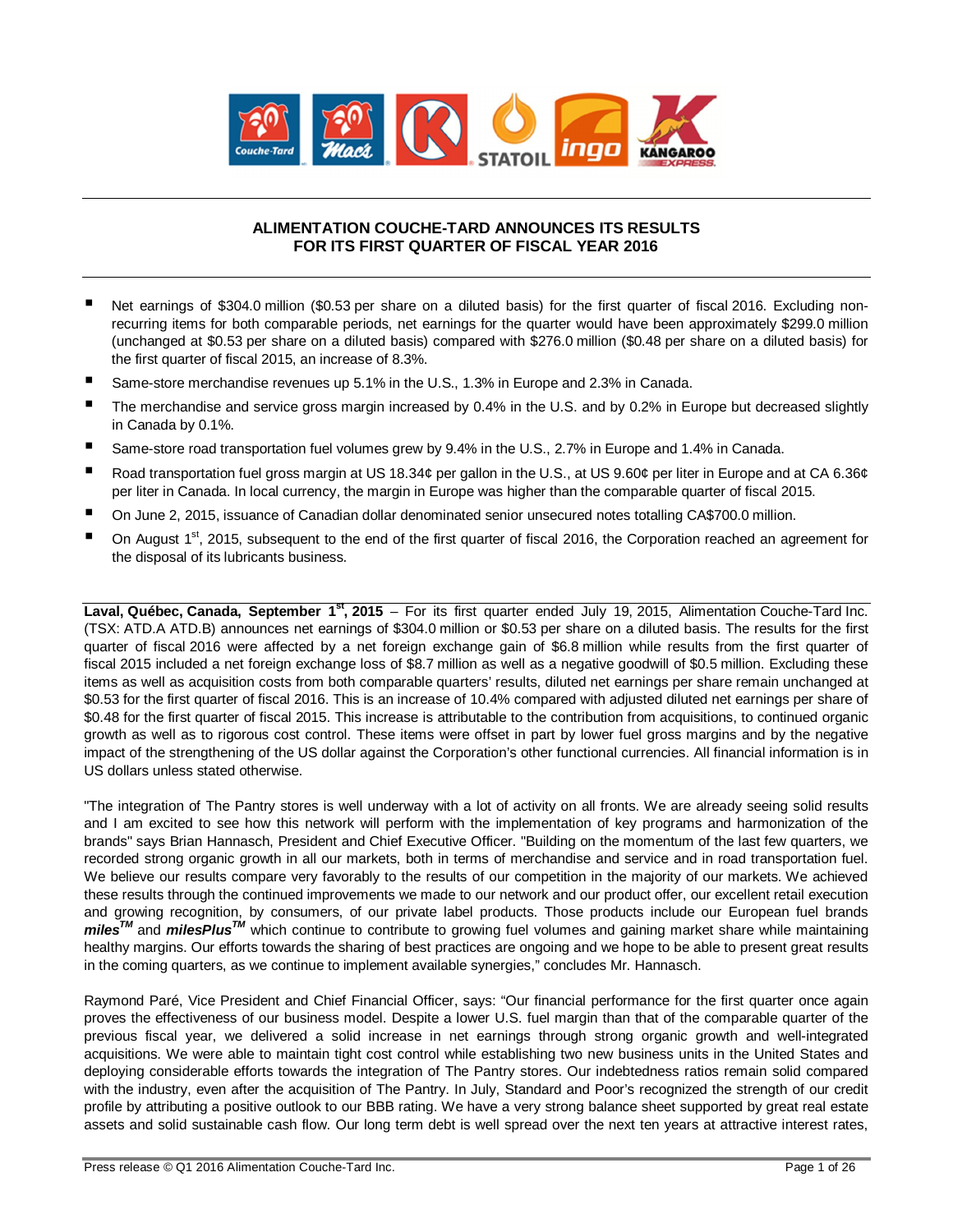giving us the flexibility to be well positioned for any attractive opportunity. We are still excited by the opportunities for organic growth, including our growing food service offering, the implementation of synergies and great top line momentum - as well as any potential acquisitions."

# **Overview of the First Quarter of Fiscal 2016**

Net earnings amounted to \$304.0 million for the first quarter of fiscal 2016, up 12.8% over the corresponding period of fiscal 2015. Results for the first quarter of fiscal 2016 include a net foreign exchange gain of \$6.8 million while results for the first quarter of fiscal 2015 included a net foreign exchange loss of \$8.7 million as well as a negative goodwill of \$0.5 million.

Excluding these items as well as acquisition costs from both periods, net earnings for the first quarter of fiscal 2016 would have been approximately \$299.0 million (\$0.53 per share on a diluted basis) compared to \$276.0 million (\$0.48 per share on a diluted basis) for the first quarter of fiscal 2015, an increase of \$23.0 million, or 8.3%. This increase is attributable to the contribution from The Pantry store network, to strong organic growth from merchandises and services and transportation fuel as well as to rigorous cost control. These items, which contributed to the growth in net earnings, were partially offset by lower fuel margins and by the negative net impact from the translation of revenues and expenses from our Canadian and European operations into US dollars.

# **The Pantry Inc. ("The Pantry")**

Our results for the 12-week period ended July 19, 2015 include those of The Pantry for the entire period. Our consolidated balance sheet as of July 19, 2015 includes The Pantry's balance sheet at that date. As the acquisition closed shortly before the end of fiscal 2015 and, given the size of the transaction, we have not yet completed our fair value assessment of the assets acquired, the liabilities assumed and the goodwill for the transaction. Consequently, the difference between the purchase price and the net book value related to the acquisition was included in goodwill in the preliminary purchase price allocation and the fair values of assets acquired and liabilities assumed will be adjusted before the end of fiscal year 2016. These adjustments may result in an increase of the depreciation expense.

## *Synergies and cost reduction initiatives*

We are actively working on realizing identified synergies and cost reduction opportunities in connection with The Pantry acquisition. We expect to achieve a minimum of \$85.0 million<sup>1</sup> before income taxes in cost reductions over the 24-month period following the acquisition, in addition to growing in-store sales and fuel volumes in this geographic area through the improvement of our operations; sharing our business awareness and each company's best practices; and better supply conditions.

Since the acquisition, we have already taken actions that should allow us to record annual cost reductions we estimate at approximately \$50.0 million before income taxes. During the 12-week period ended July 19, 2015, we recorded cost reductions estimated at approximately \$9.0 million, before income taxes. We believe this amount does not represent the full annual impact of all of our initiatives. These cost reductions mainly reduced operating, selling, administrative and general expenses.

Furthermore, we have taken actions that should allow us to reduce our cost of goods sold by approximately \$17.0 million, before income taxes, on an annual basis. These reductions mainly result from the negotiation of better supply conditions and economies of scale. We estimate the realized savings for the 12-week period ended July 19, 2015 at approximately \$3.0 million before income taxes.

<sup>1&</sup>lt;br>As our previously stated goal is considered a forward looking statement, we are required, pursuant to securities laws, to clarify that our synergies and cost reductions estimate is based on a number of important factors and assumptions. Among other things, our synergies and cost savings objective is based on our comparative analysis of organizational structures and current level of spending across our network as well as on our ability to bridge the gap, where relevant. Our synergies and cost reduction objective is also based on our assessment of current contracts in North America and how we expect to be able to renegotiate these contracts to take advantage of our increased purchasing power. In addition, our synergies and cost reduction objective assumes that we will be able to establish and maintain an effective process for sharing best practices across our network. Finally, our objective is also based on our ability to integrate The Pantry's system with ours. An important change in these facts and assumptions could significantly impact our synergies and cost reductions estimate as well as the timing of the implementation of our different initiatives.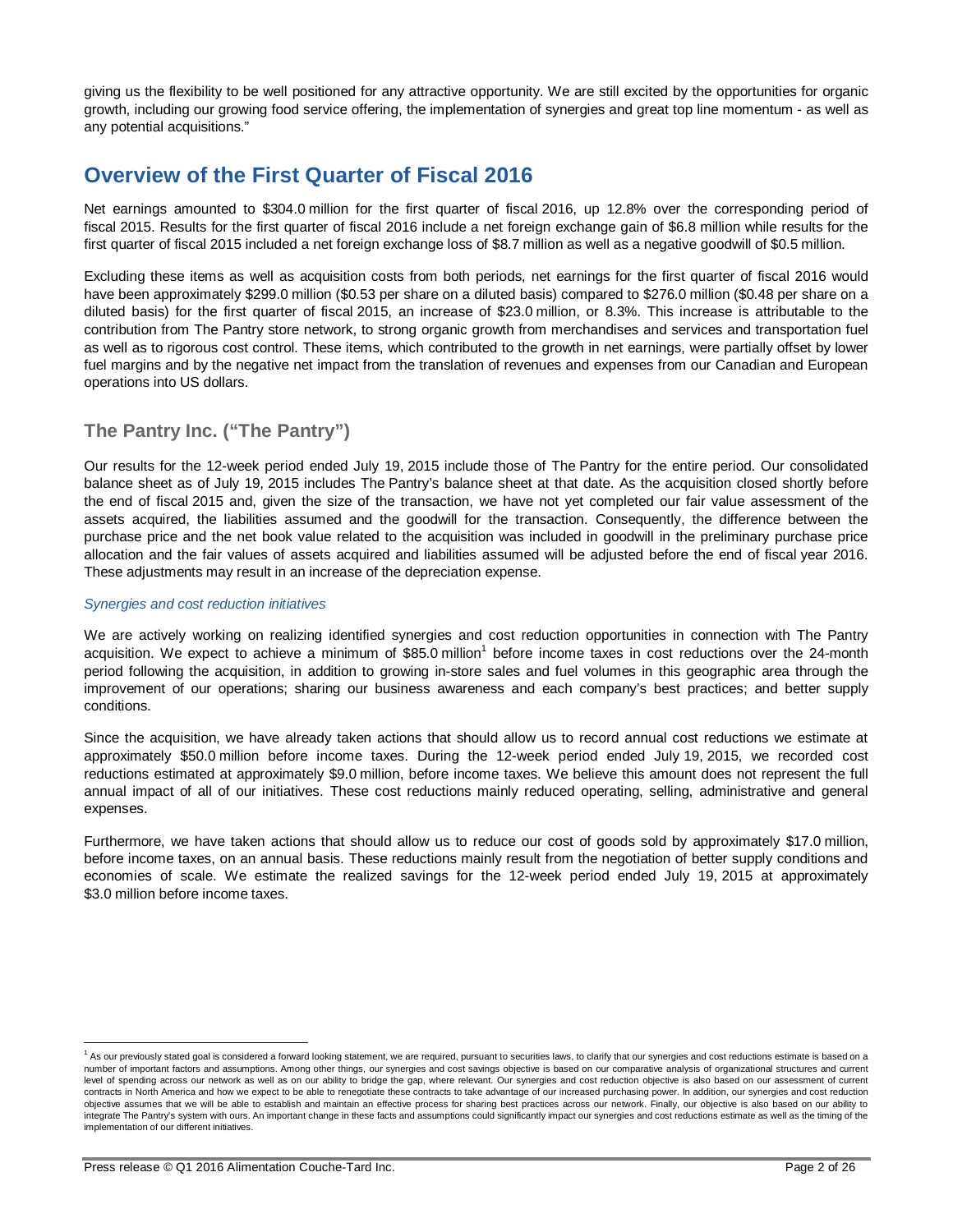# **Statoil Fuel & Retail - Synergies and cost reduction initiatives**

Since the acquisition of Statoil Fuel & Retail, we have been actively working on identifying and implementing available synergies and cost reduction opportunities.

During the first quarter of fiscal 2016, we recorded incremental synergies and cost savings that we estimated at approximately \$5.0 million, before income taxes. These synergies and cost reductions mainly impacted operating, selling, administrative and general expenses as well as cost of sales. Since the acquisition, we estimate that total realized annual synergies and cost savings amount to approximately \$165.0 million before income taxes, which allows us to exceed the lower range of synergies and cost reduction objectives that we had set following the acquisition. Using the foreign exchange rate prevailing at the date of the acquisition, total realized annual synergies and cost savings are estimated at approximately \$172.0 million before income taxes. We believe these amounts do not necessarily represent the full annual impact of all of our initiatives.

These synergies and cost reductions came from a variety of sources including cost reductions following the delisting of Statoil Fuel & Retail, the renegotiation of certain agreements with our suppliers, the reduction of in-store costs and the restructuring of certain departments.

Our work around the identification and implementation of available synergies and cost reduction opportunities is not over. Our analysis show that several promising opportunities still exist. Our teams continue to work actively on various projects which, along with the implementation and optimization of new information systems, should allow us to achieve our goal of annual synergies of up to \$200.0 million before the end of December 2015 $^{\rm 1}.$ 

## **Network growth**

#### *Completed transactions*

On June 2, 2015, we acquired from Cinco J, Inc., Tiger Tote Food Stores, Inc. and their affiliates, 21 company-operated stores in the US States of Texas, Mississippi and Louisiana. We own the land and buildings for 18 sites and lease the land and own the buildings for the remaining three sites. As part of this agreement we also acquired 141 dealer fuel supply agreements, five development properties as well as customer relations for 124 dealer sites.

In addition, during the first quarter of fiscal 2016, we acquired five additional company-operated stores through distinct transactions.

Available cash was used for these acquisitions.

#### *Store construction*

 $\overline{a}$ 

We completed the construction, relocation or reconstruction of 17 stores during the first quarter of fiscal 2016.

Consequently, in the first quarter of fiscal 2016, we were able to add to or improve a total of 22 stores through the construction of new stores, the relocation or reconstruction of existing stores and the acquisition of single stores.

Furthermore, as of July 19, 2015, 31 stores were under construction and should open in the upcoming quarters.

<sup>&</sup>lt;sup>1</sup> As our previously stated goal is considered a forward looking statement, we are required, pursuant to securities laws, to clarify that our synergies and cost reductions estimate is based on a number of important factors and assumptions. Among other things, our synergies and cost savings objective is based on our comparative analysis of organizational structures and current<br>level of spending across our network a contracts in Europe and North America and how we expect to be able to renegotiate these contracts to take advantage of our increased purchasing power. In addition, our synergies and cost reduction objective assumes that we will be able to establish and maintain an effective process for sharing best practices across our network. Finally, our objective is also based on our ability to optimize our newly implemented ERP system in Europe. An important change in these facts and assumptions could significantly impact our synergies and cost reductions estimate as well as the timing of the implementation of our different initiatives.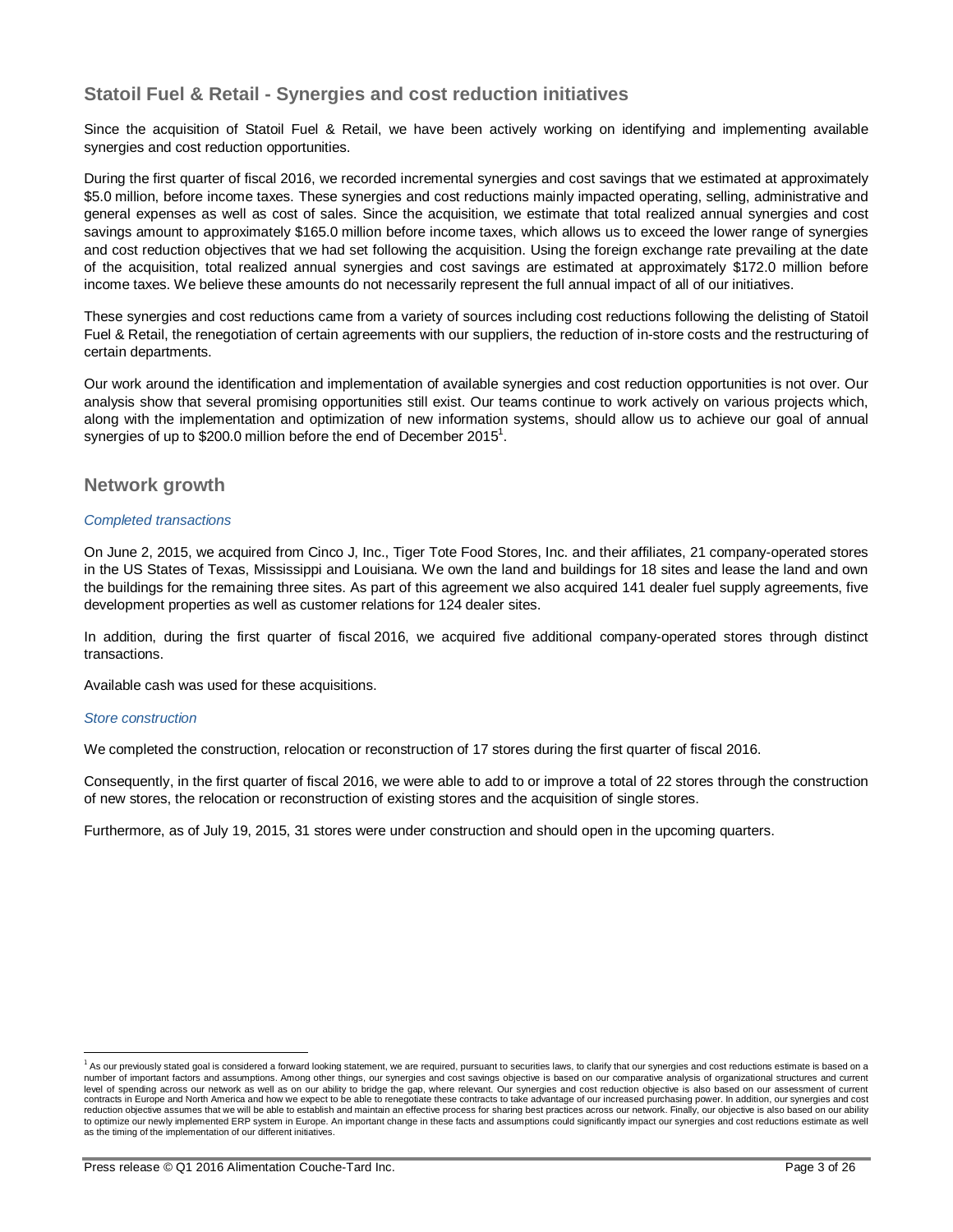#### *Summary of changes in our stores network during the first quarter of fiscal 2016*

The following table presents certain information regarding changes in our stores network over the 12-week period ended July 19, 2015 $(1)$ :

|                                                                                           | 12-week period ended July 19, 2015  |               |            |                                                          |              |  |
|-------------------------------------------------------------------------------------------|-------------------------------------|---------------|------------|----------------------------------------------------------|--------------|--|
| <b>Type of site</b>                                                                       | Company-<br>operated <sup>(2)</sup> | CODO $^{(3)}$ | DODO $(4)$ | <b>Franchised and</b><br>other affiliated <sup>(5)</sup> | <b>Total</b> |  |
| Number of sites, beginning of period                                                      | 7.787                               | 559           | 600        | 1.132                                                    | 10,078       |  |
| Acquisitions                                                                              | 26                                  |               | 141        |                                                          | 167          |  |
| Openings / constructions / additions                                                      | 13                                  |               | 15         | 16                                                       | 46           |  |
| Closures / disposals / withdrawals                                                        | (32)                                | (5)           | (12)       | (26)                                                     | (75)         |  |
| Store conversion                                                                          | <b>-</b>                            |               |            |                                                          |              |  |
| Number of sites, end of period                                                            | 7.794                               | 555           | 745        | 1.122                                                    | 10,216       |  |
| Number of automated service stations included in the period<br>end figures <sup>(6)</sup> | 907                                 |               | 26         |                                                          | 933          |  |

(1) These figures include 50% of the stores operated through RDK, a joint venture.<br>(2) Sites for which the real estate is controlled by Couche-Tard (through owner Sites for which the real estate is controlled by Couche-Tard (through ownership or lease agreements) and for which the stores (and/or the service-stations) are operated by Couche-Tard or one of its commission agent.

Sites for which the real estate is controlled by Couche-Tard (through ownership or lease agreements) and for which the stores (and/or the service-stations) are operated by an Sites for which the stores (and/or the serviceindependent operator in exchange for rent and to which Couche-Tard supplies road transportation fuel through supply contracts. Some of these sites are subject to a franchise agreement, licensing or other similar agreement under one of our main or secondary banners.

(4) Sites controlled and operated by independent operators to which Couche-Tard supplies road transportation fuel through supply contracts. Some of these sites are subject to a franchise agreement, licensing or other similar agreement under one of our main or secondary banners.

(5) Stores operated by an independent operator through a franchising, licensing or another similar agreement under one of our main or secondary banners.

These sites sell road transportation fuel only.

In addition, about 4,700 stores are operated by independent operators under the Circle K banner in 12 other countries or regions worldwide (China, Guam, Honduras, Hong Kong, Indonesia, Japan, Macau, Malaysia, Mexico, the Philippines, Vietnam and the United Arab Emirates) which brings to more than 14,900 the number of sites in our network.

# **Issuance of Canadian dollar denominated senior unsecured notes**

On June 2, 2015, we issued Canadian dollar denominated senior unsecured notes totaling CA\$700.0 million with a coupon rate of 3.6% and maturing on June 2, 2025. Interest is payable semi-annually on June 2<sup>nd</sup> and December 2<sup>nd</sup> of each year. The net proceeds from the issuance were mainly used to repay a portion of our term revolving unsecured operating credit facility.

## **Cross-currency interest rate swaps**

Between June 12, 2015 and June 19, 2015, in connection with the issuance of Canadian dollar denominated notes detailed above, we entered into cross-currency interest rate swap agreements for a total notional amount of CA\$700.0 million, allowing us to synthetically convert a portion of our Canadian dollar denominated debt into US dollars.

| <b>Receive - Notional</b> | Receive - Rate | <b>Pay – Notional</b> | Pay – Rate | <b>Maturity</b> |
|---------------------------|----------------|-----------------------|------------|-----------------|
| CA\$175.0                 | $3.6\%$        | US\$142.2             | 3.8099%    | June 2, 2025    |
| CA\$175.0                 | $3.6\%$        | US\$142.7             | 3.8650%    | June 2, 2025    |
| CA\$100.0                 | 3.6%           | US\$81.2              | 3.8540%    | June 2, 2025    |
| CA\$100.0                 | $3.6\%$        | US\$81.2              | 3.8700%    | June 2, 2025    |
| CA\$100.0                 | $3.6\%$        | US\$81.2              | 3.8570%    | June 2, 2025    |
| CA\$50.0                  | $3.6\%$        | US\$41.3              | 3.8230%    | June 2, 2025    |

## **Dividends**

During its September 1<sup>st</sup>, 2015 meeting, the Board of Directors declared a quarterly dividend of CA5.5¢ per share for the first quarter of fiscal 2016 to shareholders on record as at September 11, 2015 and approved its payment for September 25, 2015. This is an eligible dividend within the meaning of the Income Tax Act of Canada.

## **Credit rating**

On July 24, 2015, Standard & Poor's Ratings Services, a credit rating agency, released a communication to change our outlook from stable to positive.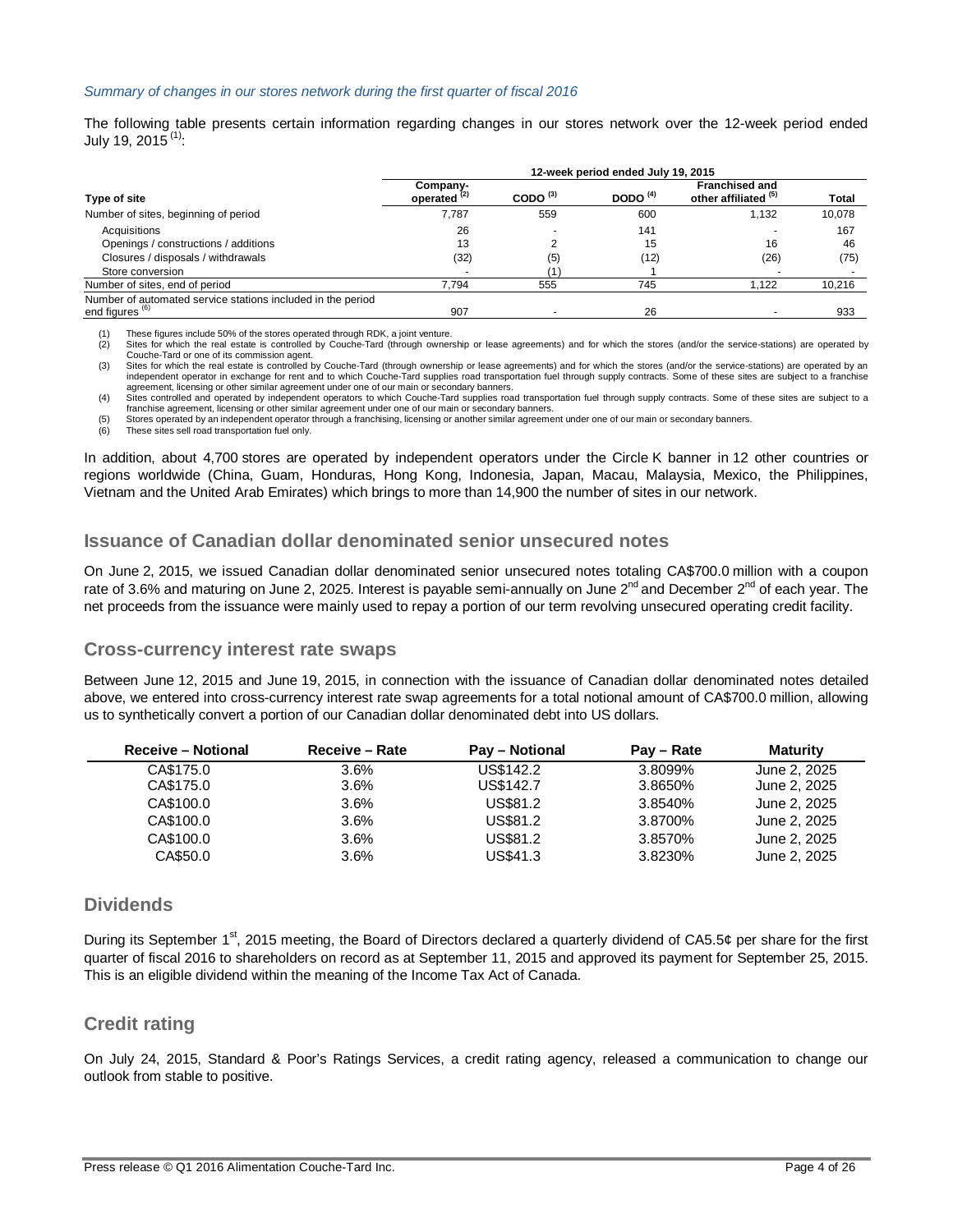# **Outstanding shares and stock options**

As at August 28, 2015, Couche-Tard had 148,101,840 Class A multiple voting shares and 419,312,389 Class B subordinate voting shares issued and outstanding. In addition, as at the same date, Couche-Tard had 2,638,512 outstanding stock options for the purchase of Class B subordinate voting shares.

# **Disposal of the lubricants business**

On August 1<sup>st</sup>, 2015, subsequent to the end of the first quarter of fiscal 2016, we reached an agreement to sell our lubricants business to Fuchs Petrolub SE. The sale would be done through a share purchase agreement pursuant to which Fuchs Petrolub SE would acquire 100% of all issued and outstanding shares of Statoil Fuel & Retail Lubricant Sweden AB. This transaction, which is subject to standard regulatory approvals and closing conditions, is expected to be completed by the end of 2015. As the decision to sell the lubricants business had already been taken and the criteria for classification as assets held for sale had been met as at the end of the first quarter of 2016, the assets and liabilities of the lubricants business were classified separately as assets held-for-sale and liabilities associated with assets held-for-sale on our balance sheet as at July 19, 2015.

# **Repurchase of non-controlling interest**

On July 24, 2015, subsequent to the end of the first quarter of fiscal 2016, we exercised our option to repurchase the noncontrolling interest in Circle K Asia s.à.r.l. ("Circle K Asia") for a cash consideration of \$11.8 million. We now hold 100% of Circle K Asia's shares. We do not expect this transaction to have a significant impact on our financial statements.

# **Agreement for Circle K branded stores in Mexico**

On July 30, 2015, subsequent to the end of the first quarter of fiscal 2016, we signed an agreement with Comercializadora Circulo CCK, S.A. DE C.V. to rebrand over 700 of their already existing *Extra* convenience stores located throughout Mexico to the Circle K brand by August 2017. Under this agreement, the number of Circle K stores in Mexico will increase to 1,100 by August 2017 and to a minimum of 2,400 by 2030.

# **Exchange Rate Data**

We use the US dollar as our reporting currency which provides more relevant information given the predominance of our operations in the United States and the significant portion of our debt denominated in US dollars, taking into account our cross currency interest rate swaps.

The following table sets forth information about exchange rates based upon closing rates expressed as US dollars per comparative currency unit:

|                                | 12-week periods ended |               |
|--------------------------------|-----------------------|---------------|
|                                | July 19, 2015         | July 20, 2014 |
| Average for period             |                       |               |
| Canadian Dollar <sup>(1)</sup> | 0.8092                | 0.9236        |
| Norwegian Krone <sup>(2)</sup> | 0.1284                | 0.1656        |
| Swedish Krone <sup>(2)</sup>   | 0.1198                | 0.1499        |
| Danish Krone <sup>(2)</sup>    | 0.1494                | 0.1829        |
| Zloty $^{(2)}$                 | 0.2696                | 0.3285        |
| Euro $^{(2)}$                  | 1.1150                | 1.3647        |
| Litas $(2)$                    |                       | 0.3955        |
| Ruble <sup>(2)</sup>           | 0.0187                | 0.0289        |
|                                |                       |               |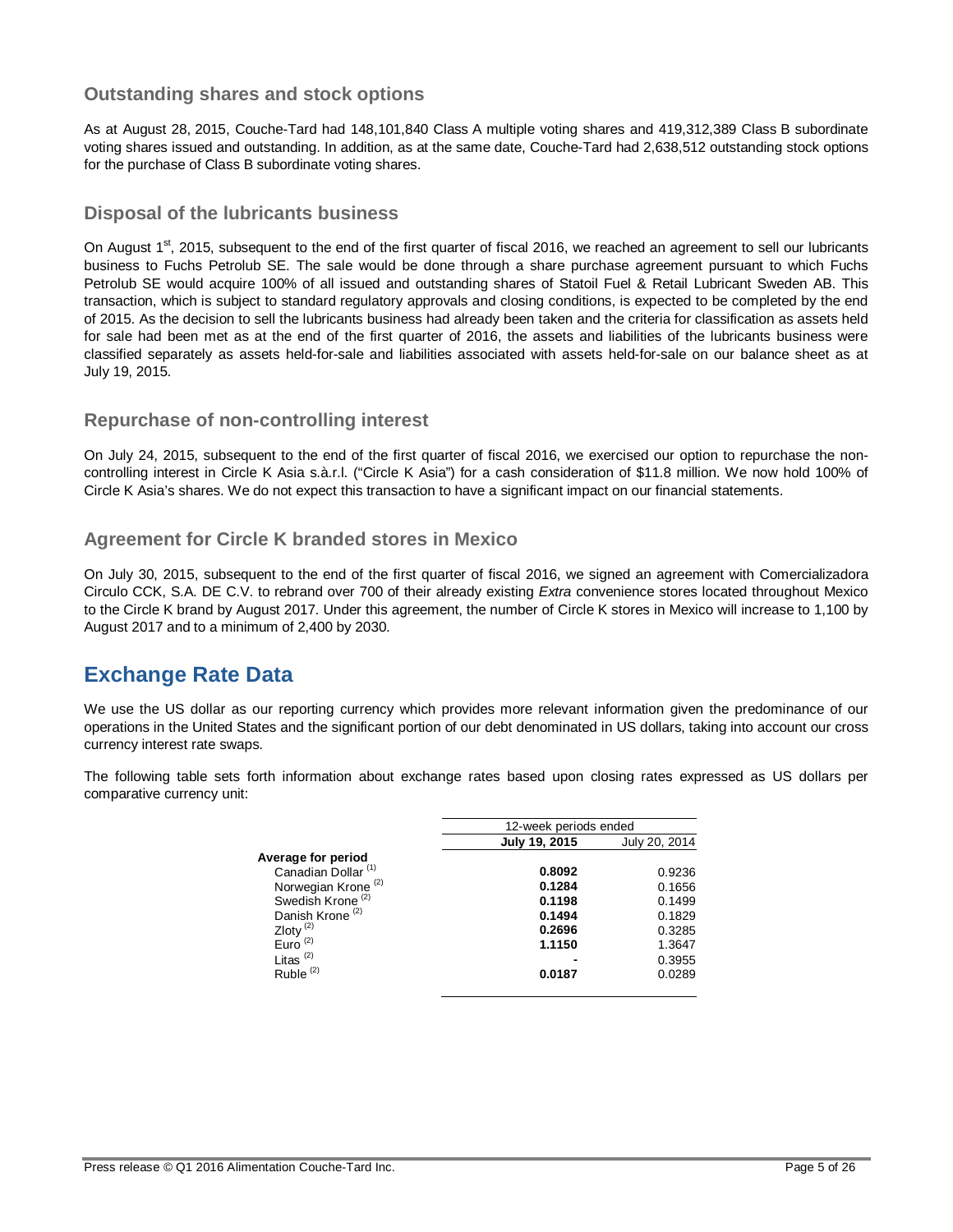|                 | As at July 19, 2015 | As at April 26, 2015 |
|-----------------|---------------------|----------------------|
| Period end      |                     |                      |
| Canadian Dollar | 0.7700              | 0.8217               |
| Norwegian Krone | 0.1221              | 0.1286               |
| Swedish Krone   | 0.1157              | 0.1159               |
| Danish Krone    | 0.1454              | 0.1457               |
| Zloty           | 0.2640              | 0.2697               |
| Euro            | 1.0848              | 1.0875               |
| Ruble           | 0.0176              | 0.0196               |
|                 |                     |                      |

(1) Calculated by taking the average of the closing exchange rates of each day in the applicable period.<br>(2) Average rate for the period from May 1<sup>s</sup>, 2015 to July 19, 2015 for the 12-week period ended July 19, 2015 and f

Considering we use the US dollar as our reporting currency, in our consolidated financial statements and in the present document, unless indicated otherwise, results from our Canadian, European and corporate operations are translated into US dollars using the average rate for the period. Unless otherwise indicated, variances and explanations regarding changes in the foreign exchange rate and the volatility of the Canadian dollar and European currencies which we discuss in the present document are therefore related to the translation into US dollars of our Canadian, European and corporate operations' results.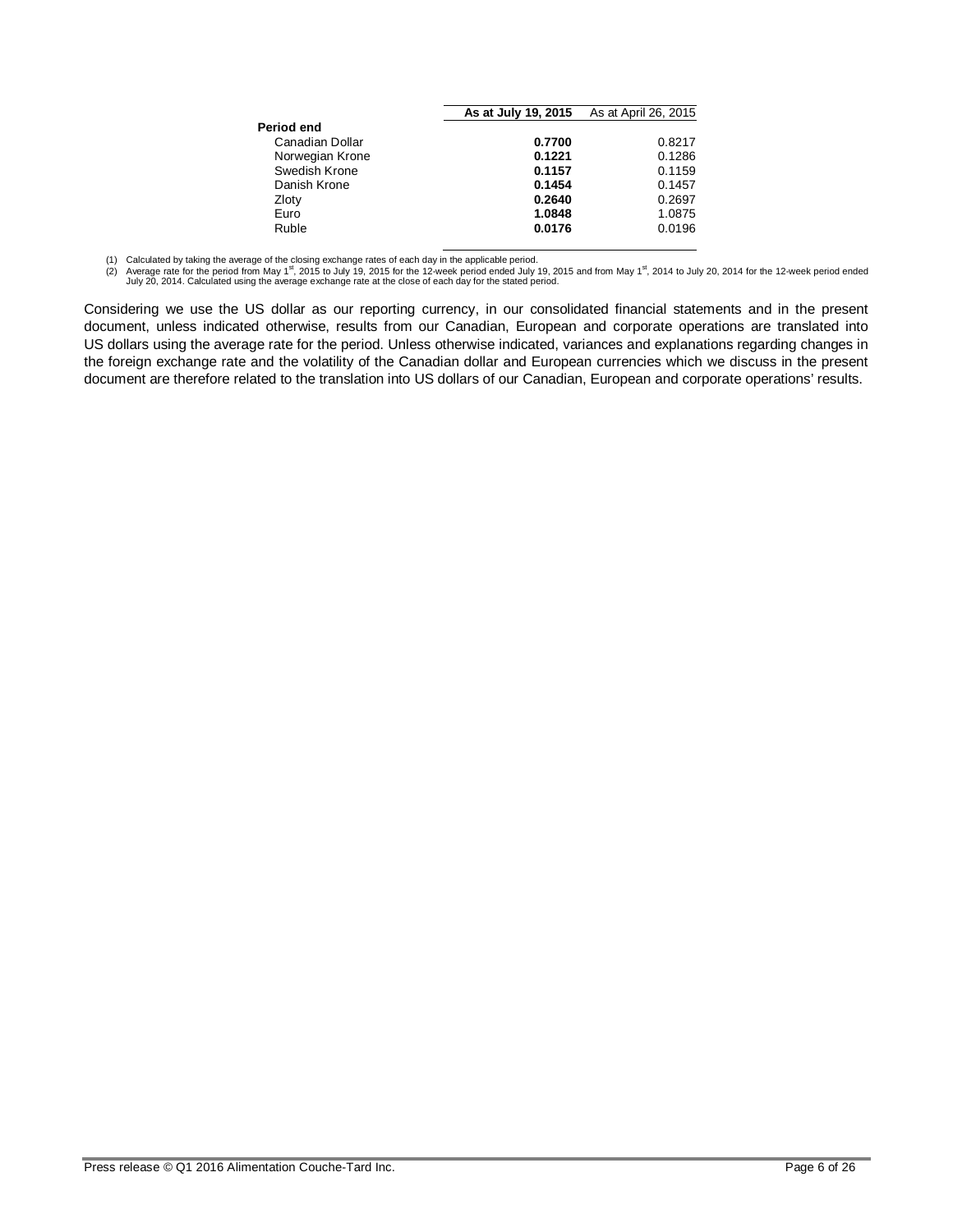# **Summary analysis of consolidated results for the first quarter of fiscal 2016**

The following table highlights certain information regarding our operations for the 12-week periods ended July 19, 2015 and July 20, 2014.

| (In millions of US dollars, unless otherwise stated)                                       | 12-week period ended<br>July 19, 2015 | 12-week period ended<br>July 20, 2014 | Variation %      |
|--------------------------------------------------------------------------------------------|---------------------------------------|---------------------------------------|------------------|
| <b>Statement of Operations Data:</b>                                                       |                                       |                                       |                  |
| Merchandise and service revenues (1):                                                      |                                       |                                       |                  |
| <b>United States</b>                                                                       | 1,760.4                               | 1,198.0                               | 46.9             |
| Europe                                                                                     | 206.0                                 | 258.7                                 | (20.4)           |
| Canada                                                                                     | 471.0                                 | 528.3                                 | (10.8)           |
| Total merchandise and service revenues                                                     | 2,437.4                               | 1,985.0                               | 22.8             |
| Road transportation fuel revenues:                                                         |                                       |                                       |                  |
| <b>United States</b>                                                                       | 4,437.7                               | 3,915.5                               | 13.3             |
| Europe                                                                                     | 1,374.9                               | 1,972.8                               | (30.3)           |
| Canada                                                                                     | 561.7                                 | 724.1                                 | (22.4)           |
| Total road transportation fuel revenues                                                    | 6,374.3                               | 6,612.4                               | (3.6)            |
| Other revenues <sup>(2)</sup> :                                                            |                                       |                                       |                  |
| <b>United States</b>                                                                       | 3.7                                   | 3.5                                   | 5.7              |
| Europe                                                                                     | 164.1                                 | 589.3                                 | (72.2)           |
| Canada                                                                                     | 0.1                                   | 0.1                                   |                  |
| Total other revenues                                                                       | 167.9                                 | 592.9                                 | (71.7)           |
| <b>Total revenues</b>                                                                      | 8,979.6                               | 9,190.3                               | (2.3)            |
| Merchandise and service gross profit "):                                                   |                                       |                                       |                  |
| <b>United States</b>                                                                       | 583.4                                 | 392.2                                 | 48.8             |
| Europe                                                                                     | 86.2                                  | 107.5                                 | (19.8)           |
| Canada                                                                                     | 156.3                                 | 176.0                                 | (11.2)           |
| Total merchandise and service gross profit                                                 | 825.9                                 | 675.7                                 | 22.2             |
| Road transportation fuel gross profit:                                                     |                                       |                                       |                  |
| <b>United States</b>                                                                       | 317.4                                 | 249.2                                 | 27.4             |
| Europe                                                                                     | 185.8                                 | 224.6                                 | (17.3)           |
| Canada                                                                                     | 37.2                                  | 41.7                                  | (10.8)           |
| Total road transportation fuel gross profit                                                | 540.4                                 | 515.5                                 | 4.8              |
| Other revenues gross profit <sup>(2)</sup> :                                               |                                       |                                       |                  |
| <b>United States</b>                                                                       | 3.7                                   | 3.5                                   | 5.7              |
| Europe                                                                                     | 49.2                                  | 84.9                                  | (42.0)           |
| Canada                                                                                     | 0.1                                   | 0.1                                   |                  |
| Total other revenues gross profit                                                          | 53.0                                  | 88.5                                  | (40.1)           |
| <b>Total gross profit</b>                                                                  | 1,419.3                               | 1,279.7                               | 10.9             |
| Operating, selling, administrative and general expenses                                    | 879.2                                 | 788.2                                 | 11.5             |
| Negative goodwill                                                                          |                                       | (0.5)                                 | (100.0)          |
| Depreciation, amortization and impairment of property and equipment and other assets       | 132.0                                 | 126.7                                 | 4.2              |
| <b>Operating income</b>                                                                    | 408.1                                 | 365.3                                 | 11.7             |
| Net earnings                                                                               | 304.0                                 | 269.5                                 | 12.8             |
| <b>Other Operating Data:</b>                                                               |                                       |                                       |                  |
| Merchandise and service gross margin (1):                                                  |                                       |                                       |                  |
| Consolidated                                                                               | 33.9%                                 | 34.0%                                 | (0.1)            |
| <b>United States</b>                                                                       | 33.1%                                 | 32.7%                                 | 0.4              |
| Europe                                                                                     | 41.8%                                 | 41.6%                                 | 0.2              |
| Canada                                                                                     | 33.2%                                 | 33.3%                                 | (0.1)            |
| Growth of same-store merchandise revenues (3) (4).                                         |                                       |                                       |                  |
| <b>United States</b>                                                                       | 5.1%                                  | 2.8%                                  |                  |
| Europe                                                                                     | 1.3%                                  | 1.2%                                  |                  |
| Canada                                                                                     | 2.3%                                  | 3.3%                                  |                  |
| Road transportation fuel gross margin :                                                    | 18.34                                 |                                       |                  |
| United States (cents per gallon) <sup>(4)</sup><br>Europe (cents per litre) <sup>(5)</sup> | 9.60                                  | 23.08<br>11.67                        | (20.5)<br>(17.7) |
| Canada (CA cents per litre) <sup>(4)</sup>                                                 | 6.36                                  | 6.44                                  |                  |
| Volume of road transportation fuel sold (5).                                               |                                       |                                       | (1.2)            |
| United States (millions of gallons)                                                        | 1,681.5                               | 1,103.5                               | 52.4             |
| Europe (millions of litres)                                                                | 1,934.7                               | 1,924.2                               | 0.5              |
| Canada (millions of litres)                                                                | 728.9                                 | 707.8                                 | 3.0              |
| Growth of same-store road transportation fuel volume (4):                                  |                                       |                                       |                  |
| <b>United States</b>                                                                       | 9.4%                                  | 1.8%                                  |                  |
| Europe                                                                                     | 2.7%                                  | 1.7%                                  |                  |
| Canada                                                                                     | 1.4%                                  | 0.3%                                  |                  |
| Per Share Data:                                                                            |                                       |                                       |                  |
| Basic net earnings per share (dollars per share)                                           | 0.54                                  | 0.48                                  | 12.5             |
| Diluted net earnings per share (dollars per share)                                         | 0.53                                  | 0.47                                  | 12.8             |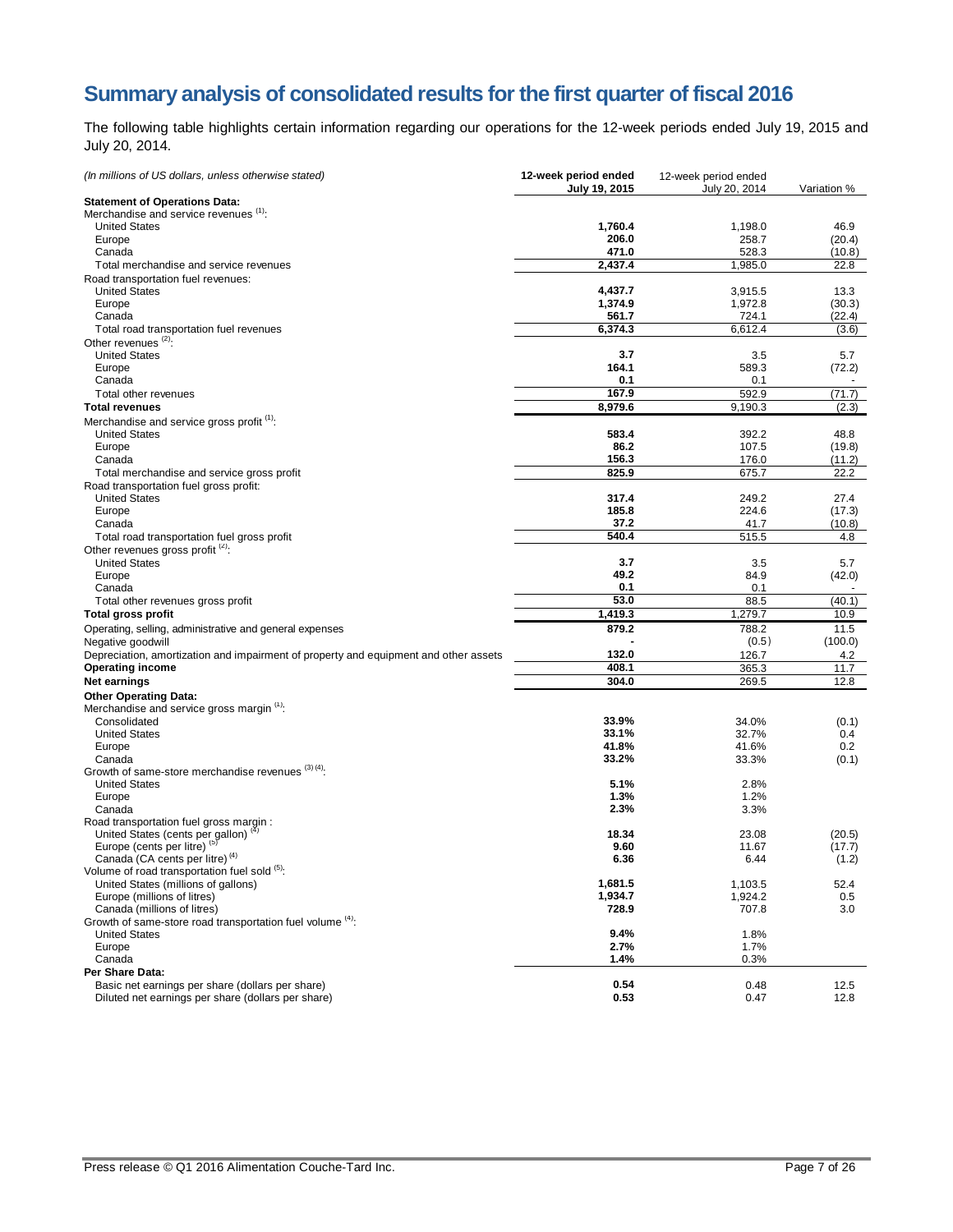|                                                                        | July 19, 2015 | April 26, 2015 | Variation \$ |
|------------------------------------------------------------------------|---------------|----------------|--------------|
| <b>Balance Sheet Data:</b>                                             |               |                |              |
| Total assets                                                           | 11.157.7      | 10.837.8       | 319.9        |
| Interest-bearing debt                                                  | 2.972.2       | 3.074.6        | (102.4)      |
| Shareholders' equity                                                   | 4.191.9       | 3.892.6        | 299.3        |
| <b>Indebtedness Ratios:</b>                                            |               |                |              |
| Net interest-bearing debt/total capitalization (6)                     | 0.34:1        | 0.39:1         |              |
| Net interest-bearing debt/Adjusted EBITDA <sup>(7)(11)</sup>           | 1.04:1        | 1.18:1         |              |
| Adjusted net interest bearing debt/Adjusted EBITDAR <sup>(8)(11)</sup> | 2.20:1        | 2.17:1         |              |
| <b>Returns:</b>                                                        |               |                |              |
| Return on equity <sup>(9)(11)</sup>                                    | 23.8%         | 24.9%          |              |
| Return on capital employed (10) (11)                                   | 15.9%         | 16.2%          |              |

(1) Includes revenues derived from franchise fees, royalties, suppliers rebates on some purchases made by franchisees and licensees as well as wholesale merchandise.<br>(2) Includes revenues from rental of assets, from sale o

(2) Includes revenues from rental of assets, from sale of aviation and marine fuel, heating oil, kerosene, lubricants and chemicals. Aviation operations were sold in December 2014.<br>(3) Does not include services and other r

Does not include services and other revenues (as described in footnote 1 above). Growth in Canada is calculated based on Canadian dollars. Growth in Europe is calculated based on Norwegian Krones. Includes results from The Pantry stores for the 12-week period ended July 19, 2015.

(5) Total road transportation fuel.<br>(6) This ratio is presented for inf

-6)) This ratio is presented for information purposes only and represents a measure of financial condition used especially in financial circles. It represents the following calculation: long-<br>term interest-bearing debt, ne equivalents and temporary investments. It does not have a standardized meaning prescribed by IFRS and therefore may not be comparable to similar measures presented by other

public corporations. (7) This ratio is presented for information purposes only and represents a measure of financial condition used especially in financial circles. It represents the following calculation: longterm interest-bearing debt, net of cash and cash equivalents and temporary investments divided by EBITDA (Earnings Before Interest, Tax, Depreciation, Amortization and Impairment) adjusted for restructuring expenses, loss on aviation business disposal, curtailment gain on certain defined benefits pension plans obligation and negative goodwill. It does not have a standardized meaning prescribed by IFRS and therefore may not be comparable to similar measures presented by other public corporations.

-8)) This ratio is presented for information purposes only and represents a measure of financial condition used especially in financial circles. It represents the following calculation: long-<br>term interest-bearing debt plu Tax, Depreciation, Amortization, Impairment and Rent expense) adjusted for restructuring costs, loss on aviation fuel business disposal, curtailment gain on certain defined benefits pension plans obligation as of April 26, 2015 as well as negative goodwill for both periods. It does not have a standardized meaning prescribed by IFRS and therefore may not be comparable to similar measures presented by other public corporations.

(9) This ratio is presented for information purposes only and represents a measure of performance used especially in financial circles. It represents the following calculation: net earnings divided by average equity for the corresponding period. It does not have a standardized meaning prescribed by IFRS and therefore may not be comparable to similar measures presented by other public corporations.

(10) This ratio is presented for information purposes only and represents a measure of performance used especially in financial circles. It represents the following calculation: earnings before income taxes and interests divided by average capital employed for the corresponding period. Capital employed represents total assets less short-tem liabilities not bearing<br>interests. It does not have a standardized

(11) This ratio is presented on a pro forma basis. As of July 19, 2015, it includes Couche-Tard's and The Pantry's results for the 52-week period ended July 19, 2015. As of April 26, 2015, it includes Couche-Tard's results for fiscal year ended April 26, 2015 as well as The Pantry's results for the 52-week period ended April 26, 2015. The Pantry's results for the 52-week period ended April 26 earnings and balance sheet figures have been adjusted to make their presentation in line with Couche-Tard's policies. Given the size and the timing of the transaction, we have not completed the fair value assessment of the assets acquired, the liabilities assumed and the goodwill for this transaction. Consequently, the pro forma ratio has not been adjusted for fair value adjustments.

## **Revenues**

Our revenues were \$9.0 billion in the first quarter of fiscal 2016, down by \$210.7 million, a decrease of 2.3% compared with the corresponding quarter of fiscal 2015, mainly attributable to lower road transportation fuel average retail prices, to the negative net impact from the translation of revenues of our Canadian and European operations into US dollars and to the sale of our aviation fuel business during the third quarter of fiscal 2015. These items contributing to the reduction in revenues were partly offset by the outstanding contribution from acquisitions and by the continued growth in same-store merchandise revenues and road transportation fuel volume in both North America and Europe.

More specifically, the growth of merchandise and service revenues for the first quarter of fiscal 2016 was \$452.4 million. Excluding the negative net impact from the translation of our European and Canadian operations into US dollars, consolidated merchandise and service revenues increased by \$569.4 million or 28.7%. This increase is attributable to the contribution from acquisitions amounting to approximately \$494.0 million as well as to strong organic growth. Same-store merchandise revenues increased by 5.1% in the United States taking into consideration The Pantry stores, by 2.3% in Canada and by 1.3% in Europe. Overall, our performance is attributable to our dynamic merchandising strategies and our competitive offer as well as to our expanded fresh food offer which is attracting more customers into our stores.

Road transportation fuel revenues decreased by \$238.1 million in the first quarter of fiscal 2016. Excluding the negative net impact from the translation of revenues of our Canadian and European operations into US dollars, road transportation fuel revenues increased by \$254.9 million or 3.9%. This increase was attributable to the contribution from acquisitions amounting to approximately \$1.2 billion and to the contribution of our recently opened stores as well as to organic growth. Same-store road transportation fuel volume increased by 9.4% in the United States taking into consideration The Pantry stores, by 2.7% in Europe and by 1.4% in Canada due to amongst other things, our micro-market strategy as well as the contribution of "*milesTM*" and "**milesPLUS**<sup>TM</sup>" in Europe. The items contributing to the overall growth in road transportation fuel revenues were almost entirely offset by lower road transportation fuel average selling prices, which had a negative impact of approximately \$1.3 billion. It should be noted that the impact from the decrease in road transportation fuel average selling prices on our sales doesn't have a significant impact on our gross margin. In fact, this situation is mainly positive because it leaves our customers with more cash available for their discretionary expenses.

<sup>(4)</sup> For company-operated stores only. Includes results from The Pantry stores for the 12-week period ended July 19, 2015.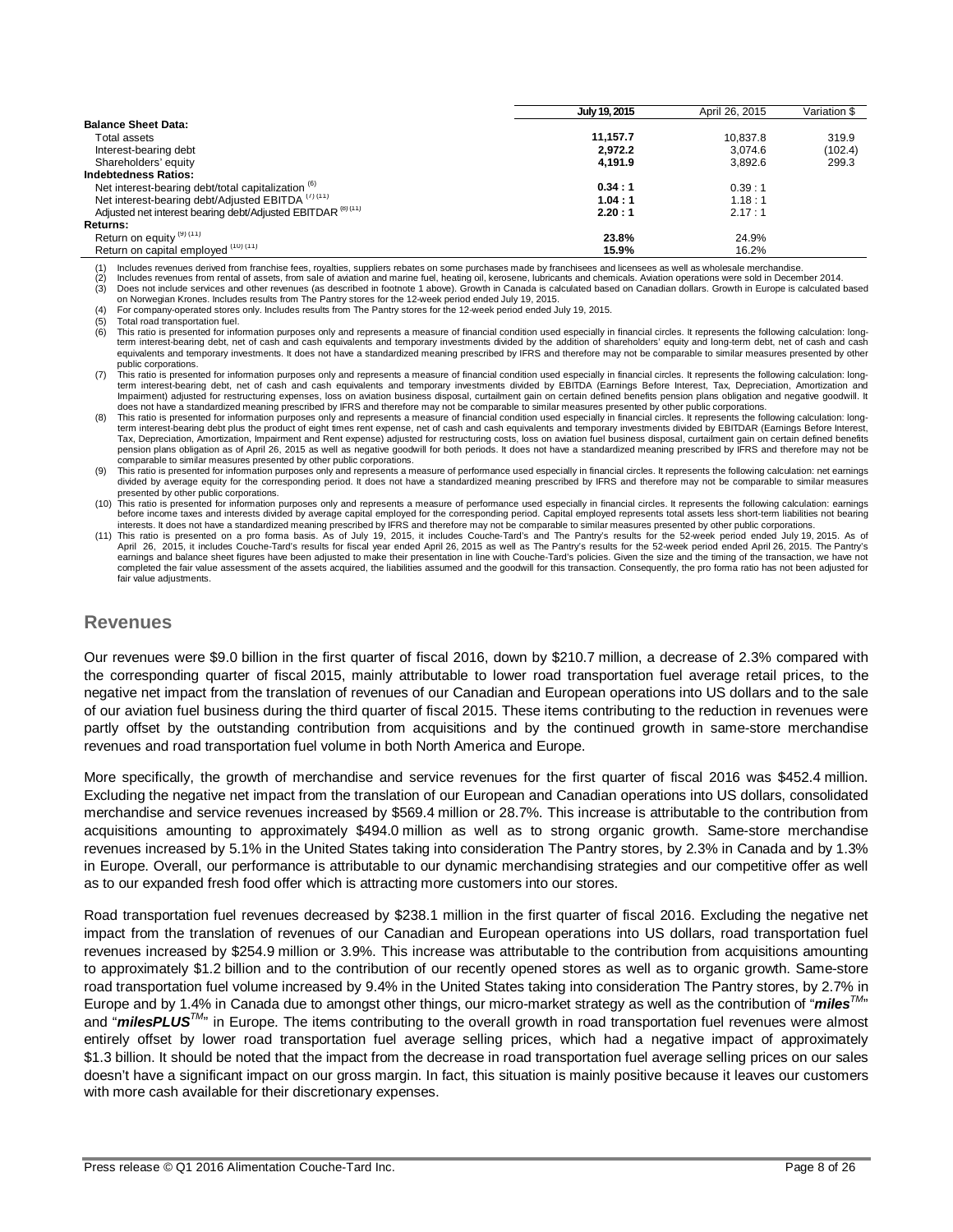The following table shows the average retail price of road transportation fuel in our various markets, starting with the second quarter of the fiscal year ended April 27, 2014:

| Quarter                               | $\lambda$ <sup>nd</sup> | ∽rd    | $4^{\text{th}}$ | ⊿ st   | Weighted<br>average |
|---------------------------------------|-------------------------|--------|-----------------|--------|---------------------|
| 52-week period ended July 19, 2015    |                         |        |                 |        |                     |
| United States (US dollars per gallon) | 3.36                    | 2.54   | 2.34            | 2.64   | 2.68                |
| Europe (US cents per litre)           | 95.18                   | 73.99  | 66.51           | 72.16  | 76.80               |
| Canada (CA cents per litre)           | 117.00                  | 96.27  | 93.63           | 103.17 | 102.24              |
| 52-week period ended July 20, 2014    |                         |        |                 |        |                     |
| United States (US dollars per gallon) | 3.45                    | 3.24   | 3.47            | 3.59   | 3.43                |
| Europe (US cents per litre)           | 103.25                  | 107.49 | 104.11          | 101.53 | 106.46              |
| Canada (CA cents per litre)           | 117.05                  | 113.11 | 118.74          | 121.64 | 117.34              |

Other revenues decreased by \$425.0 million in the first quarter of fiscal 2016, of which approximately \$304.0 million is attributable to the disposal of our aviation fuel business, while the negative net impact from the translation of the revenues of our European operations into US dollars explains a large part of the remaining decrease.

# **Gross profit**

In the first quarter of fiscal 2016, the consolidated merchandise and service gross profit was \$825.9 million, an increase of \$150.2 million compared with the corresponding quarter of fiscal 2015. Excluding the net negative impact from the translation of our European and Canadian operations into US dollars, consolidated merchandise and service gross profit increased by \$194.2 million or 28.7%. This increase is attributable to the contribution from acquisitions which amounted to approximately \$169.0 million, as well as to organic growth. In the United States, the gross margin was up 0.4%, from 32.7% to 33.1%. Gross margin in Europe was up 0.2% from 41.6% to 41.8%, while in Canada, it decreased by 0.1% to 33.2%. Overall, this performance reflects a significant increase of merchandise and service revenues in the United States, changes in the product mix, the improvements we brought to our supply terms as well as our merchandising strategy in line with market competitiveness and the economic conditions within each market.

In the first quarter of fiscal 2016, the road transportation fuel gross margin for our company-operated stores was 18.34  $\varphi$  per gallon in the United States, CA6.36 ¢ per litre in Canada and 9.60 ¢ per litre in Europe. The decrease in Europe is entirely attributable to the impact of the translation of our European results into US dollars. In local currencies, the margin in Europe was higher than it was in the first quarter of fiscal 2015. The road transportation fuel gross margin of our company-operated stores in the United States as well as the impact of expenses related to electronic payment modes for the last eight quarters, starting with the second quarter of fiscal year ended April 27, 2014, were as follows:

#### (US cents per gallon)

|                                                                  |                 |       |       |                  | Weighted |
|------------------------------------------------------------------|-----------------|-------|-------|------------------|----------|
| Quarter                                                          | n <sup>nc</sup> | rd د  |       | $\overline{A}$ S | average  |
| 52-week period ended July 19, 2015                               |                 |       |       |                  |          |
| Before deduction of expenses related to electronic payment modes | 24.17           | 24.93 | 15.46 | 18.34            | 20.46    |
| Expenses related to electronic payment modes                     | 5.03            | 4.33  | 4.12  | 4.37             | 4.43     |
| After deduction of expenses related to electronic payment modes  | 19.14           | 20.60 | 11.34 | 13.97            | 16.04    |
| 52-week period ended July 20, 2014                               |                 |       |       |                  |          |
| Before deduction of expenses related to electronic payment modes | 21.56           | 17.02 | 14.85 | 23.08            | 18.99    |
| Expenses related to electronic payment modes                     | 5.04            | 4.79  | 4.98  | 5.27             | 5.00     |
| After deduction of expenses related to electronic payment modes  | 16.52           | 12.23 | 9.87  | 17.81            | 13.99    |

As demonstrated by the table above, road transportation fuel margins in the United States are volatile from one quarter to another. Expenses related to electronic payment modes and associated volatility are not as significant in Europe and Canada.

## **Operating, selling, administrative and general expenses**

For the first quarter of fiscal 2016, operating, selling, administrative and general expenses increased by 11.5% compared with the first quarter of fiscal 2015 but increased by only 0.7% if we exclude certain items, as demonstrated by the following table:

|                                                                     | 12-week period ended<br>July 19, 2015 |
|---------------------------------------------------------------------|---------------------------------------|
| Total variance as reported                                          | 11.5%                                 |
| Subtract:                                                           |                                       |
| Increase from incremental expenses related to acquisitions          | 22.3%                                 |
| Decrease from the net impact of foreign exchange translation        | $(8.5\%)$                             |
| Decrease from divestment of the aviation fuel business              | (2.2%)                                |
| Decrease from lower electronic payment fees, excluding acquisitions | (0.9%                                 |
| Acquisition costs recognized to earnings of fiscal 2016             | 0.1%                                  |
| <b>Remaining variance</b>                                           | 0.7%                                  |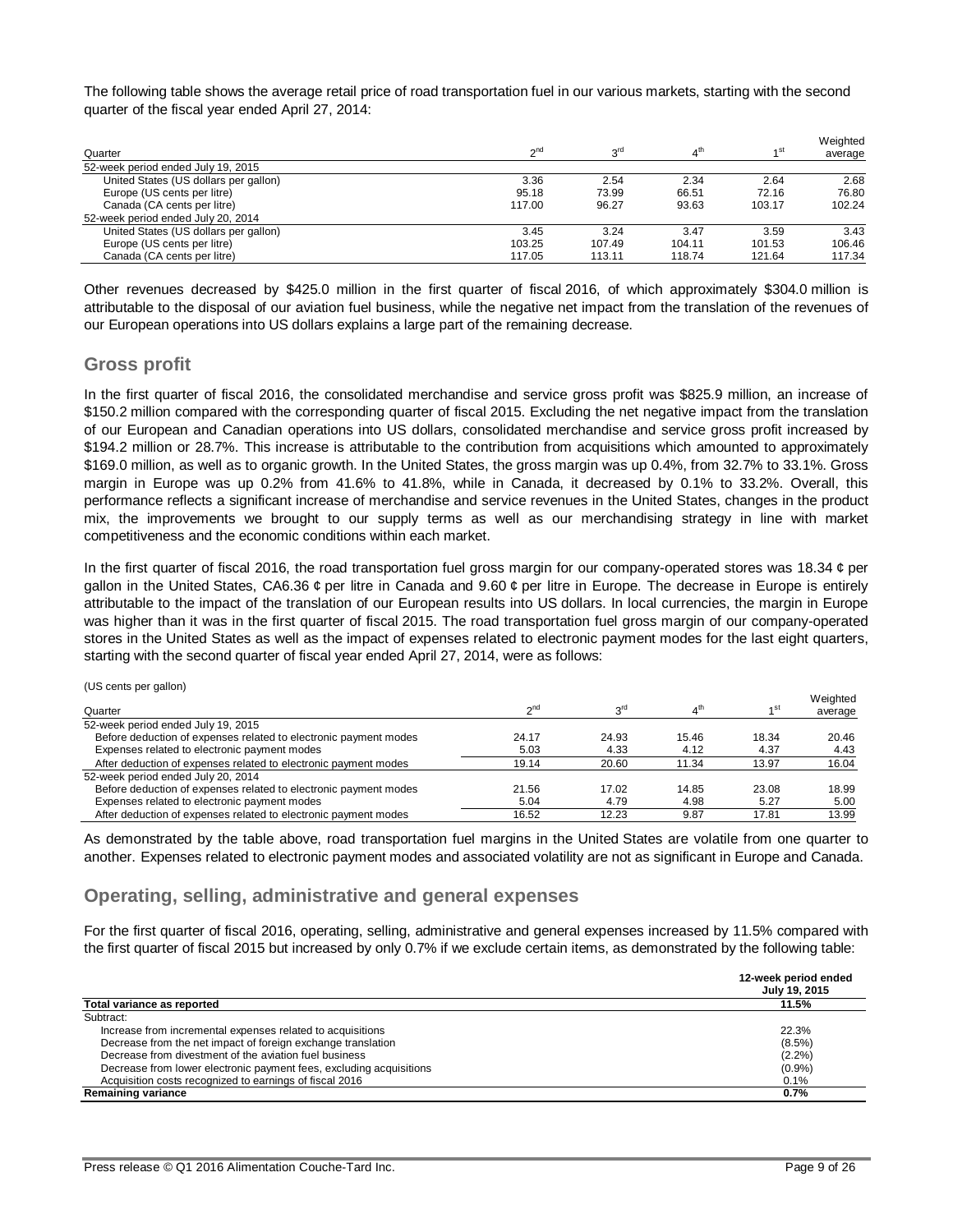The remaining variance is mainly due to normal inflation as well as to the higher expenses needed to support our strong organic growth. We continue to favor tight control of our costs throughout the organization, while ensuring we maintain the quality of service we offer our customers.

**Earnings before interests, taxes, depreciation, amortization and impairment (EBITDA) and adjusted EBITDA**

During the first quarter of fiscal 2016, EBITDA increased by 10.0% compared with the same quarter last year, reaching \$546.6 million.

Excluding the negative goodwill from the first quarter of fiscal 2015, the first quarter of fiscal 2016 adjusted EBITDA increased by \$50.4 million or 10.2% compared with the corresponding period of the previous fiscal year. Net of acquisition costs recorded to earnings, acquisitions contributed approximately \$64.0 million to adjusted EBITDA, while the variation in exchange rates had a net negative impact of approximately \$41.0 million.

It should be noted that EBITDA and adjusted EBITDA are not performance measures defined by IFRS, but we, as well as investors and analysts, use these measures to evaluate the Corporation's financial and operating performance. Note that our definition of these measures may differ from the one used by other public corporations:

|                                                                                      | 12-week period ended |               |  |
|--------------------------------------------------------------------------------------|----------------------|---------------|--|
| (in millions of US dollars)                                                          | July 19, 2015        | July 20, 2014 |  |
| Net earnings, as reported                                                            | 304.0                | 269.5         |  |
| Add:                                                                                 |                      |               |  |
| Income taxes                                                                         | 93.1                 | 70.5          |  |
| Net financial expenses                                                               | 17.5                 | 30.0          |  |
| Depreciation, amortization and impairment of property and equipment and other assets | 132.0                | 126.7         |  |
| <b>EBITDA</b>                                                                        | 546.6                | 496.7         |  |
| Remove:                                                                              |                      |               |  |
| Negative goodwill                                                                    |                      | (0.5)         |  |
| <b>Adjusted EBITDA</b>                                                               | 546.6                | 496.2         |  |

# **Depreciation, amortization and impairment of property and equipment and other assets**

For the first quarter of fiscal 2016, depreciation, amortization and impairment expenses increased due to investments made through acquisitions, replacement of equipment, addition of new stores and ongoing improvement of our network, partially offset by the net impact of the translation of our European and Canadian operations into US dollars.

## **Net financial expenses**

The first quarter of fiscal 2016 shows net financial expenses of \$17.5 million, a decrease of \$12.5 million compared to the first quarter of fiscal 2015. Excluding the net foreign exchange gain of \$6.8 million and the net foreign exchange loss of \$8.7 million recorded respectively in the first quarter of fiscal 2016 and in the first quarter of fiscal 2015, net financial expenses increased by \$3.0 million. This increase is mainly attributable to the rise in our long term debt in connection with the financing of The Pantry acquisition and the assumption of its obligations under finance lease, partly offset by the decrease in our average debt balance following repayments made on our revolving and acquisition facilities during fiscal 2015. The net foreign exchange gain of \$6.8 million is mainly due to the impact of foreign exchange variations on certain cash balances.

## **Income taxes**

The first quarter of fiscal 2016 shows an income tax rate of 23.4%, compared with an income tax rate of 24.7% for fiscal 2015 and 20.7% for the corresponding quarter of the previous year. The tax increase compared with the corresponding quarter of last year was mainly driven by the impact of the higher proportion of our taxable income coming from the United States, where we have our highest statutory tax rate, mainly as a consequence of the acquisition of The Pantry.

## **Net earnings**

We closed the first quarter of fiscal 2016 with net earnings of \$304.0 million, compared with \$269.5 million for the first quarter of the previous fiscal year. Diluted net earnings per share stood at \$0.53, compared with \$0.47 the previous year. The translation of revenues and expenses from our Canadian and European operations into US dollars had a net negative impact of approximately \$26.0 million before income taxes on net earnings this quarter.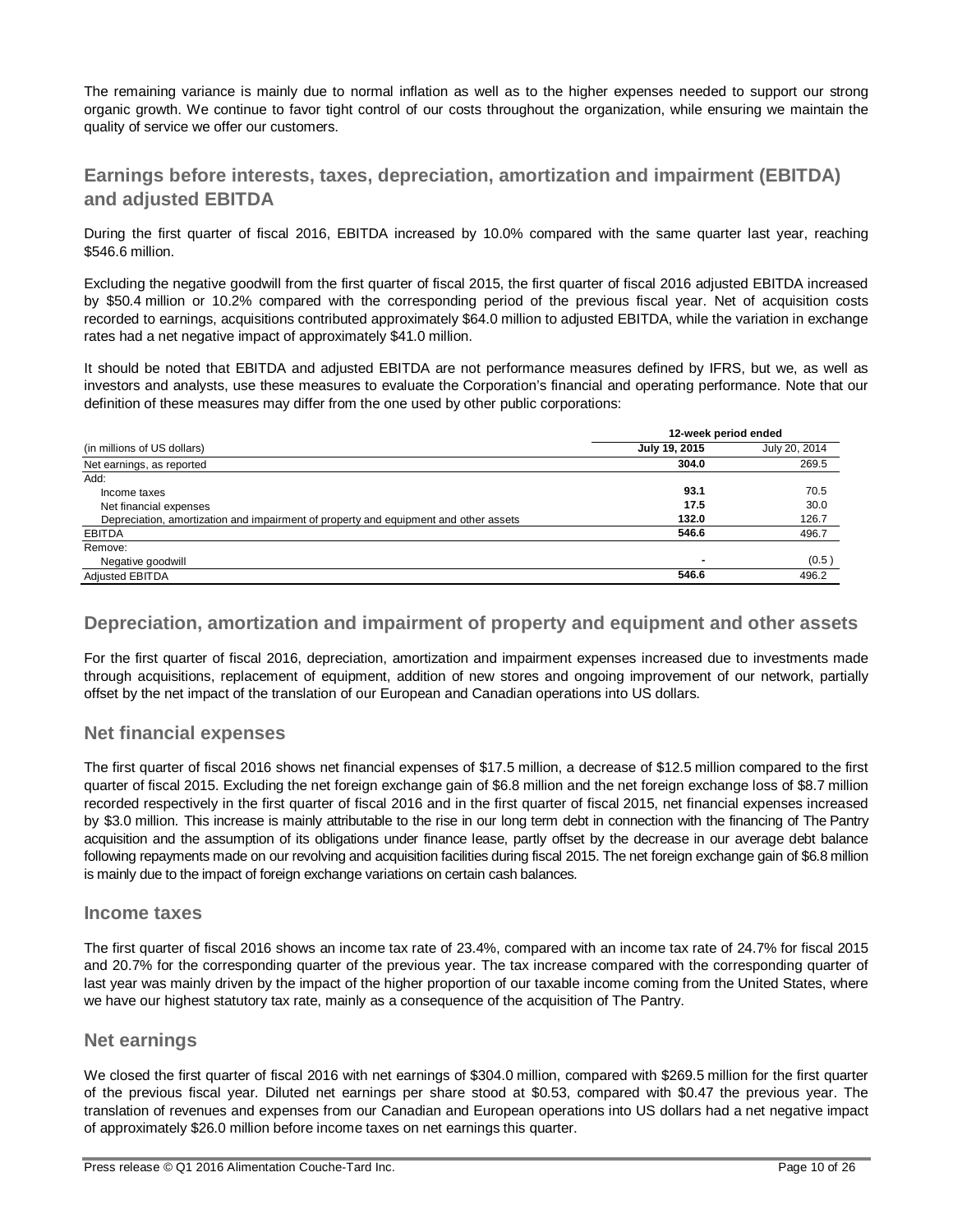Excluding the net foreign exchange gain and acquisition costs from net earnings for the first quarter of fiscal 2016, and excluding the net foreign exchange loss, negative goodwill and acquisition costs from the net earnings for the first quarter of fiscal 2015, this quarter's net earnings would have been approximately \$299.0 million, compared with \$276.0 million in the comparable quarter of the previous year, an increase of \$23.0 million or 8.3%. Adjusted diluted net earnings per share would remain unchanged at \$0.53 for the first quarter of fiscal 2016 compared with \$0.48 for the corresponding period of fiscal 2015, an increase of 10.4%.

The table below reconciles adjusted net earnings to reported net earnings:

|                                            |               | 12-week period ended |  |  |
|--------------------------------------------|---------------|----------------------|--|--|
| (in millions of US dollars)                | July 19, 2015 | July 20, 2014        |  |  |
| Net earnings, as reported                  | 304.0         | 269.5                |  |  |
| Remove:                                    |               |                      |  |  |
| Net foreign exchange gain (loss)           | 6.8           | (8.7)                |  |  |
| <b>Acquisition costs</b>                   | (0.5)         | (0.2)                |  |  |
| Negative goodwill                          |               | 0.5                  |  |  |
| Tax impact of the items above and rounding | (1.3)         | 1.9                  |  |  |
| Adjusted net earnings                      | 299.0         | 276.0                |  |  |

# **Financial Position as at July 19, 2015**

As shown by our indebtedness ratios included in the "Summary analysis of consolidated results for the first quarter of fiscal 2016" section and our net cash provided by operating activities, our financial position is excellent.

Our total consolidated assets amounted to \$11.2 billion as at July 19, 2015, an increase of \$319.9 million over the balance as at April 26, 2015. This increase stems primarily from higher cash and cash equivalents. There were no other significant balance sheet variations compared to the fiscal year ended April 26, 2015.

During the 52-week period ended on July 19, 2015, we recorded a solid return on capital employed of 15.9%<sup>1</sup>.

# **Shareholders' Equity**

 $\overline{a}$ 

Shareholders' equity amounted to \$4.2 billion as at July 19, 2015, up \$299.3 million compared with April 26, 2015, mainly reflecting net earnings and other comprehensive income for the first quarter of fiscal 2016, partly offset by dividends declared. For the 52-week period ended July 19, 2015, we recorded a solid return on equity of 23.8%<sup>2</sup>.

# **Liquidity and Capital Resources**

Our sources of liquidity remain unchanged compared with the fiscal year ended April 26, 2015. For further information, please refer to our 2015 Annual Report. With respect to our capital expenditures and acquisitions of the first quarter of fiscal 2016, they were financed using available cash. We expect that cash generated from operations together with borrowings available under our revolving unsecured credit facilities will be adequate to meet our liquidity needs in the foreseeable future.

Our revolving credit facilities are detailed as follow:

*US dollar term revolving unsecured operating credit D, maturing in December 2018 ("operating credit D")*

Credit agreement consisting of a revolving unsecured facility of a maximum amount of \$2,525.0 million, maturing in December 2018. As at July 19, 2015, \$1,250.1 million of our operating credit D had been used. As at the same date, the effective interest rate was 1.09% and standby letters of credit in the amount of CA\$2.2 million and \$54.6 million were outstanding.

<sup>1</sup> This ratio is presented for information purposes only and represents a measure of performance used especially in financial circles. It represents the following calculation: earnings before income taxes and interests divided by average capital employed. Capital employed represents total assets less short-term liabilities not bearing interests. It does not have a standardized meaning prescribed by IFRS and therefore may not be comparable to similar measures presented by other public corporations. The ratio is presented on a pro forma basis<br>and it includes Couche-Tard's results for July 19, 2015, as adjusted to be in line with the Corporation's accounting policies. Given the size and the timing of the transaction, we have not completed the fair value assessment of

the assets acquired, the liabilities assumed and the goodwill for this transaction. Consequently, the pro forma ratio has not been adjusted for fair value adjustments.<br>This ratio is presented for information purposes only 2 divided by average equity. It does not have a standardized meaning prescribed by IFRS and therefore may not be comparable to similar measures presented by other public corporations. The ratio is presented on a pro forma basis and it includes Couche-Tard's results for the first quarter of fiscal 2016 and for the last three quarters of fiscal 2015 and The<br>Pantry's results for the 52-week p have not completed the fair value assessment of the assets acquired, the liabilities assumed and the goodwill for this transaction. Consequently, the pro forma ratio has not been adiusted for fair value adiustments.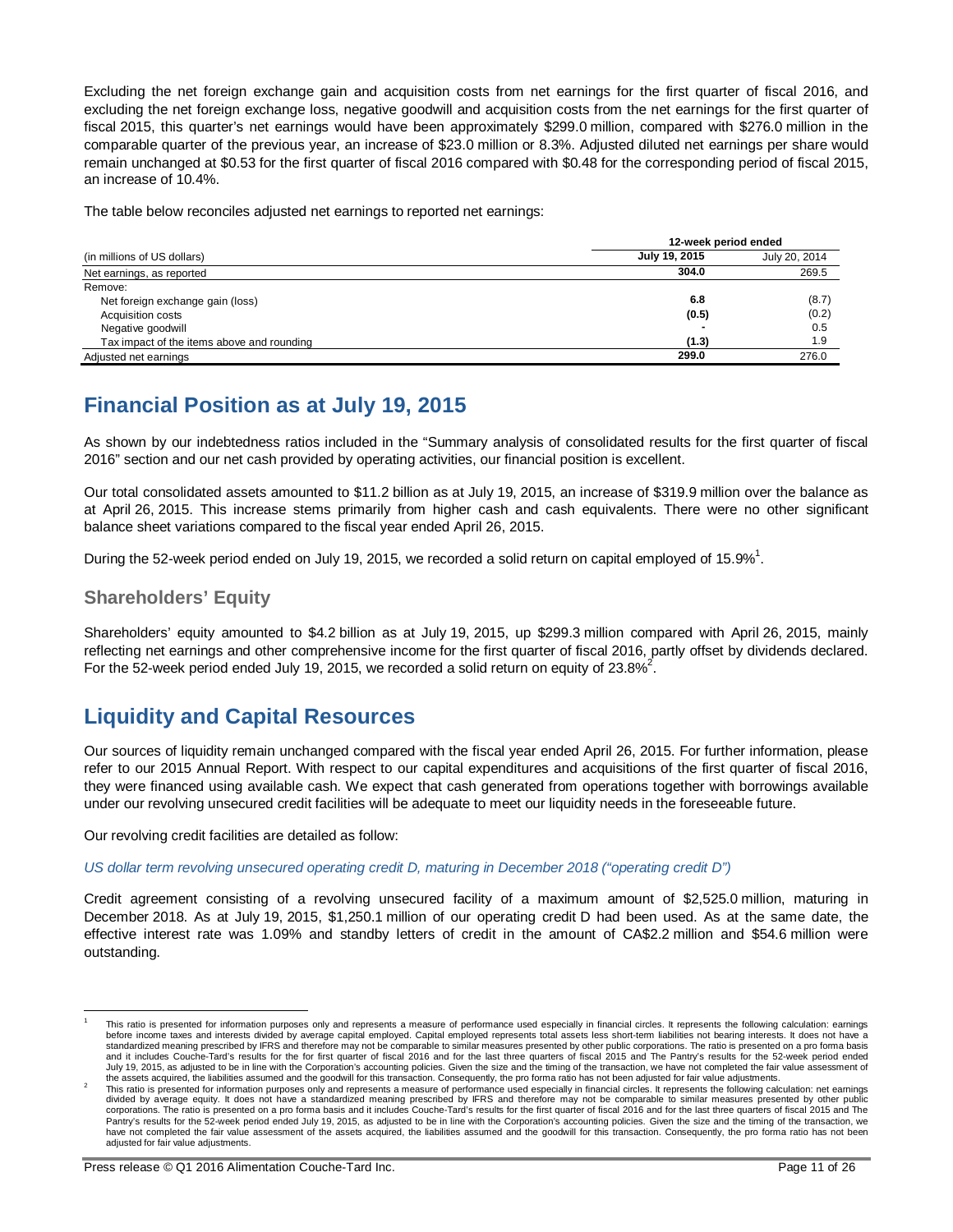#### *Term revolving unsecured operating credit E, maturing in December 2016 ("operating credit E")*

Credit agreement consisting of an initial maximum amount of \$50.0 million with an initial term of 50 months. The credit facility is available in the form of a revolving unsecured operating credit, available in US dollars. The amounts borrowed bear interest at variable rates based on the US base rate or the LIBOR rate plus a variable margin. As at July 19, 2015, operating credit E was unused.

#### *Available liquidities*

As at July 19, 2015, a total of approximately \$1.3 billion were available under our revolving unsecured credit facilities and we were in compliance with the restrictive covenants and ratios imposed by the credit agreements at that date. Thus, at the same date, we had access to approximately \$2.1 billion through our available cash and revolving unsecured operating credit facilities.

# **Selected Consolidated Cash Flow Information**

|                                                                                           | 12-week periods ended   |                  |           |
|-------------------------------------------------------------------------------------------|-------------------------|------------------|-----------|
| (In millions of US dollars)                                                               | <b>July 19,</b><br>2015 | July 20,<br>2014 | Variation |
| <b>Operating activities</b>                                                               |                         |                  |           |
| Net cash provided by operating activities                                                 | 400.1                   | 351.3            | 48.8      |
| <b>Investing activities</b>                                                               |                         |                  |           |
| Business acquisitions                                                                     | (87.0)                  | (31.8)           | (55.2)    |
| Purchase of property and equipment and other assets, net of proceeds from the disposal of |                         |                  |           |
| property and equipment and other assets                                                   | (65.8)                  | (54.3)           | (11.5)    |
| Other                                                                                     | (0.6)                   | (0.3)            | (0.3)     |
| Net cash used in investing activities                                                     | (153.4)                 | (86.4)           | (67.0)    |
| <b>Financing activities</b>                                                               |                         |                  |           |
| Net (decrease) increase in US dollar denominated term revolving unsecured operating       |                         |                  |           |
| credit                                                                                    | (587.1)                 | 180.0            | (772.8)   |
| Issuance of Canadian dollar denominated senior unsecured notes, net of financing costs    | 568.6                   |                  | 568.6     |
| Repayment of the acquisition facility                                                     |                         | (360.0)          | 360.0     |
| Net decrease in other debt                                                                | (4.8)                   | (5.0)            | 5.9       |
| Net cash used in financing activities                                                     | (23.3)                  | (185.0)          | 161.7     |
| <b>Credit ratings</b>                                                                     |                         |                  |           |
| Standard and Poor's - Corporate credit rating                                             | <b>BBB</b>              | BBB-             |           |
| Moody's - Senior unsecured notes credit rating                                            | Baa2                    | Baa2             |           |

## **Operating activities**

During the first quarter of fiscal 2016, net cash from our operations reached \$400.1 million, up \$48.8 million compared with the first quarter of fiscal year 2015, mainly due to higher net earnings.

## **Investing activities**

During the first quarter of fiscal 2016, investing activities were primarily for acquisitions for an amount of \$87.0 million and for net investments in property and equipment and other assets which amounted to \$65.8 million. Net investments in property and equipment and other assets were primarily for the replacement of equipment in some of our stores in order to enhance our offering of products and services, the addition of new stores, the ongoing improvement of our network as well as for information technology.

## **Financing activities**

During the first quarter of fiscal 2016, we repaid an amount of \$587.1 million under our operating credit D using the net proceeds of \$568.6 million from the issuance of Canadian dollar denominated senior unsecured notes and our available cash.

# **Contractual Obligations and Commercial Commitments**

There were no major changes with respect to our contractual obligations and commercial commitments during the 12-week period ended July 19, 2015. For more information, please refer to our 2015 Annual Report.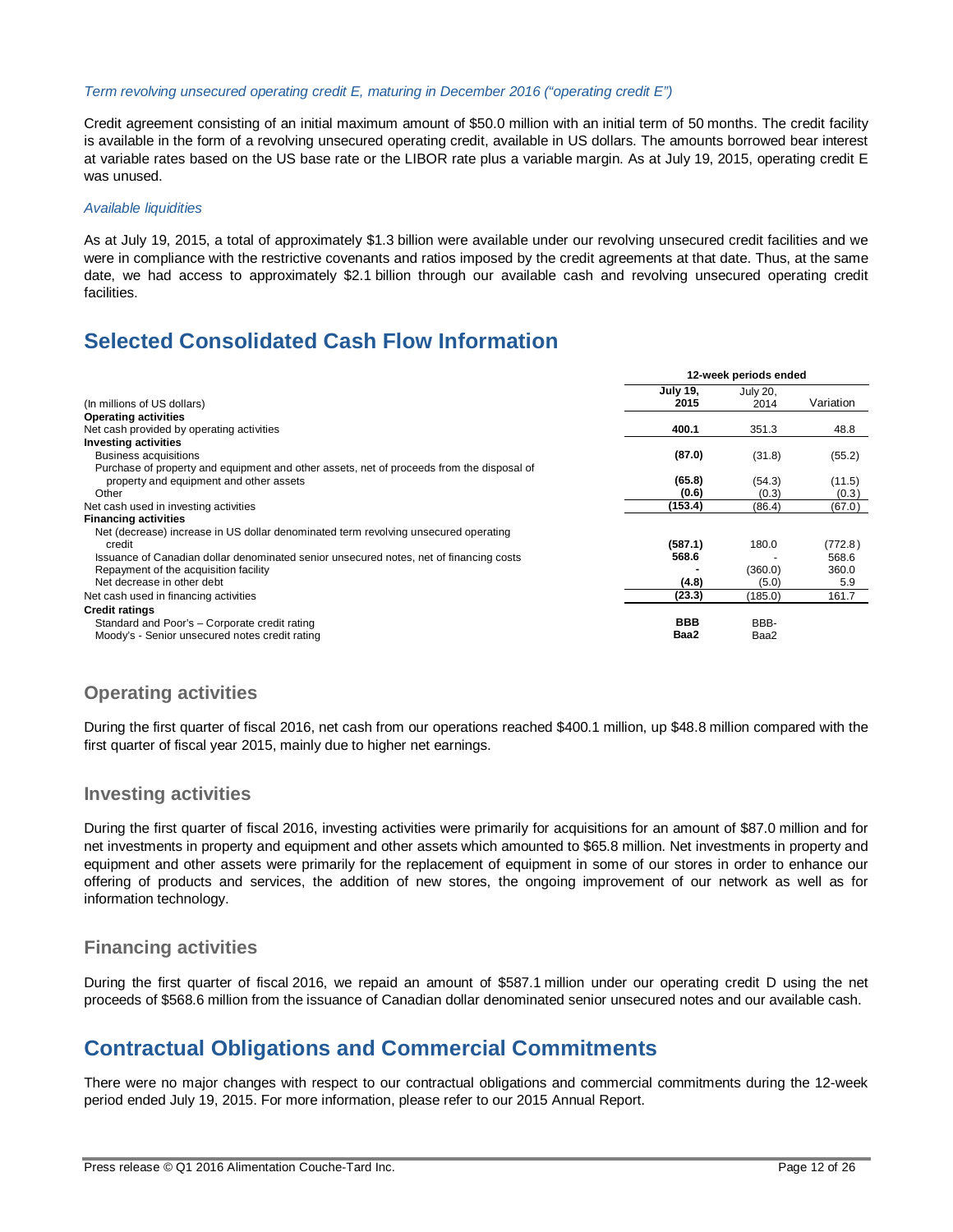# **Selected Quarterly Financial Information**

The Corporation's 52-week reporting cycle is divided into quarters of 12 weeks each except for the third quarter, which comprises 16 weeks. When a fiscal year, such as fiscal 2012, contains 53 weeks, the fourth quarter comprises 13 weeks. The following is a summary of selected consolidated financial information derived from the Corporation's interim consolidated financial statements for each of the eight most recently completed quarters.

| (In millions of US dollars except for per share data)                                                           | 12-week<br>period ended<br>July 19, 2015 | 52-week period ended April 26, 2015 |                 |          | Extract from 52-week period ended<br>April 27, 2014 |          |                 |          |
|-----------------------------------------------------------------------------------------------------------------|------------------------------------------|-------------------------------------|-----------------|----------|-----------------------------------------------------|----------|-----------------|----------|
| Quarter                                                                                                         | ⊿ St                                     |                                     | $3^{\text{ra}}$ | $2^{nq}$ |                                                     |          | $3^{\text{rd}}$ | $2^{nd}$ |
| Weeks                                                                                                           | 12 weeks                                 | 12 weeks                            | 16 weeks        | 12 weeks | 12 weeks                                            | 12 weeks | 16 weeks        | 12 weeks |
| <b>Revenues</b>                                                                                                 | 8.979.6                                  | 7.285.5                             | 9,107.8         | 8.946.3  | 9,190.3                                             | 8.954.1  | 11.094.6        | 9,011.0  |
| Operating income before depreciation, amortization and<br>impairment of property and equipment and other assets | 540.1                                    | 314.7                               | 536.8           | 510.0    | 492.0                                               | 296.3    | 420.5           | 457.3    |
| Depreciation, amortization and impairment of property and<br>equipment and other assets                         | 132.0                                    | 128.6                               | 152.4           | 122.7    | 126.7                                               | 142.0    | 186.0           | 129.3    |
| Operating income                                                                                                | 408.1                                    | 186.1                               | 384.4           | 387.3    | 365.3                                               | 154.3    | 234.5           | 328.0    |
| Share of earnings of joint ventures and associated companies<br>accounted for using the equity method           | 6.5                                      | 4.4                                 | 7.7             | 5.1      | 4.7                                                 | 3.9      | 4.6             | 5.5      |
| Net financial expenses                                                                                          | 17.5                                     | 15.6                                | 41.2            | 18.6     | 30.0                                                | 26.9     | 21.8            | 50.2     |
| Net earnings                                                                                                    | 304.0                                    | 129.5                               | 248.1           | 286.4    | 269.5                                               | 145.1    | 182.3           | 229.8    |
| Net earnings per share                                                                                          |                                          |                                     |                 |          |                                                     |          |                 |          |
| Basic                                                                                                           | \$0.54                                   | \$0.23                              | \$0.44          | \$0.51   | \$0.48                                              | \$0.26   | \$0.32          | \$0.41   |
| <b>Diluted</b>                                                                                                  | \$0.53                                   | \$0.23                              | \$0.44          | \$0.50   | \$0.47                                              | \$0.25   | \$0.32          | \$0.40   |

The volatility of road transportation fuel gross margin, mostly in the United States, and seasonality both have an impact on the variability of our quarterly net earnings. With that said, the majority of our operating income is derived from merchandise and service sales.

# **Outlook**

For the remainder of fiscal 2016, we look forward to continuing our work on the integration of The Pantry stores into our network and to realizing associated synergies in addition to continuing our work around value creation in Europe. We will also continue working to improve and expand our network, including the construction of new stores and the relocation and reconstruction of existing stores. We also intend to maintain our ongoing focus on sales, supply terms and operating expenses while keeping an eye on growth opportunities that may be available in our various markets.

Similar to prior years, we will pay special attention to the reduction of our debt level in order to continue improving our financial flexibility and the quality of our credit rating, allowing us to be adequately positioned to realize potential acquisition opportunities.

Finally, in line with our business model, we intend to continue focusing on the sale of fresh products and on innovation, including the introduction of new products and services, in order to satisfy the needs of our customers.

September 1st, 2015

# **Profile**

Couche-Tard is the leader in the Canadian convenience store industry. In the United States, it is the largest independent convenience store operator in terms of number of company-operated stores. In Europe, Couche-Tard is a leader in convenience store and road transportation fuel retail in Scandinavia and the Baltic countries with a significant presence in Poland.

As of July 19, 2015, Couche-Tard's network comprised 7,987 convenience stores throughout North America, including 6,556 stores offering road transportation fuel. Its North-American network consists of 15 business units, including 11 in the United States covering 41 states and four in Canada covering all ten provinces. About 80,000 people are employed throughout its network and at its service offices in North America.

In Europe, Couche-Tard operates a broad retail network across Scandinavia (Norway, Sweden and Denmark), Poland, the Baltics (Estonia, Latvia and Lithuania) and Russia. As at July 19, 2015, it comprised 2,229 stores, the majority of which offer road transportation fuel and convenience products while the others are unmanned automated service-stations which offer road transportation fuel only. The Corporation also offers other products, including stationary energy, marine fuel, lubricants and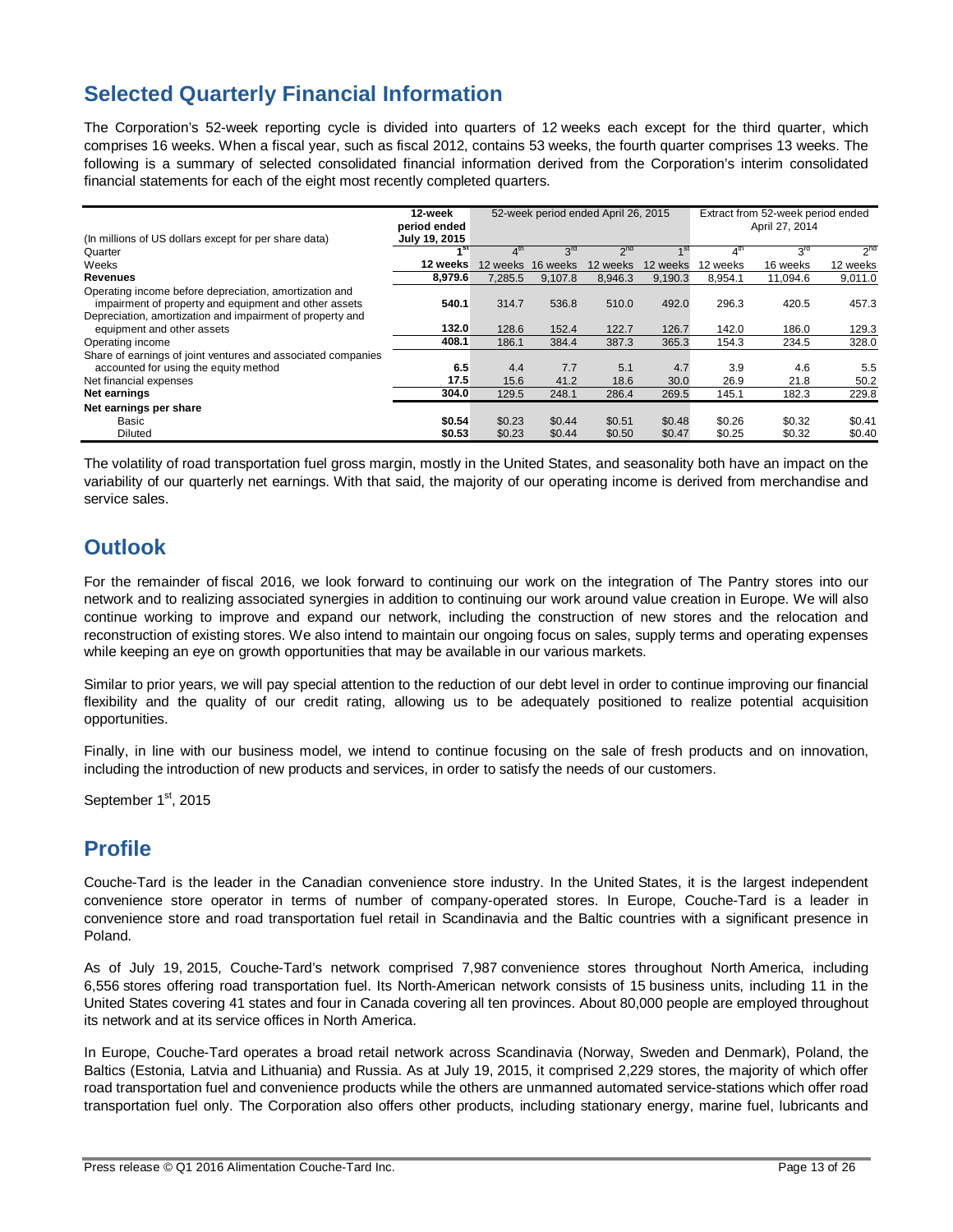chemicals. Couche-Tard operates key fuel terminals and fuel depots in six countries. Including employees at Statoil branded franchise stations, about 19,000 people work in its retail network, terminals and service offices across Europe.

In addition, about 4,700 stores are operated by independent operators under the Circle K banner in 12 other countries or regions worldwide (China, Guam, Honduras, Hong Kong, Indonesia, Japan, Macau, Malaysia, Mexico, the Philippines, the United Arab Emirates and Vietnam) which brings to more than 14,900 the number of sites in Couche-Tard's network.

## **Source**

#### **Raymond Paré**, Vice President and Chief Financial Officer Tel: (450) 662-6632 ext. 4607 **investor.relations@couche-tard.com**

The statements set forth in this press release, which describes Couche-Tard's objectives, projections, estimates, expectations or forecasts, may constitute forward-looking statements within the meaning of securities legislation. Positive or negative verbs such as "believe", "could", "should", "intend", "expect", "estimate", "assume" and other related expressions are used to identify such statements. Couche-Tard would like to point out that, by their very nature, forward-looking statements involve risks and uncertainties such that its results, or the measures it adopts, could differ materially from those indicated or underlying these statements, or could have an impact on the degree of realization of a particular projection. Major factors that may lead to a material difference between Couche-Tard's actual results and the projections or expectations set forth in the forward-looking statements include the effects of the integration of acquired businesses and the ability to achieve projected synergies, fluctuations in margins on motor fuel sales, competition in the convenience store and retail motor fuel industries, exchange rate variations, and such other risks as described in detail from time to time in the reports filed by Couche-Tard with securities authorities in Canada and the United States. Unless otherwise required by applicable securities laws, Couche-Tard disclaims any intention or obligation to update or revise any forwardlooking statements, whether as a result of new information, future events or otherwise. The forward-looking information in this release is based on information available as of the date of the release.

# **Webcast September 1st, 2015 at 2:30 P.M. (ET)**

Couche-Tard invites analysts known to the Corporation to send their two questions in advance to its management, before 11:00 A.M. (ET) on September  $1<sup>st</sup>$ , 2015.

Financial analysts and investors who wish to listen to the webcast on Couche-Tard's results which will take place online on September 1<sup>st</sup>, 2015 at 2:30 P.M. (ET) can do so by accessing the Corporation's website at http://corpo.couche-tard.com/ and by clicking on the corporate presentations link of the investor relations section. For those who will not be able to listen to the live presentation, the recording of the webcast will be available on the Corporation's website for a period of 90 days following the webcast.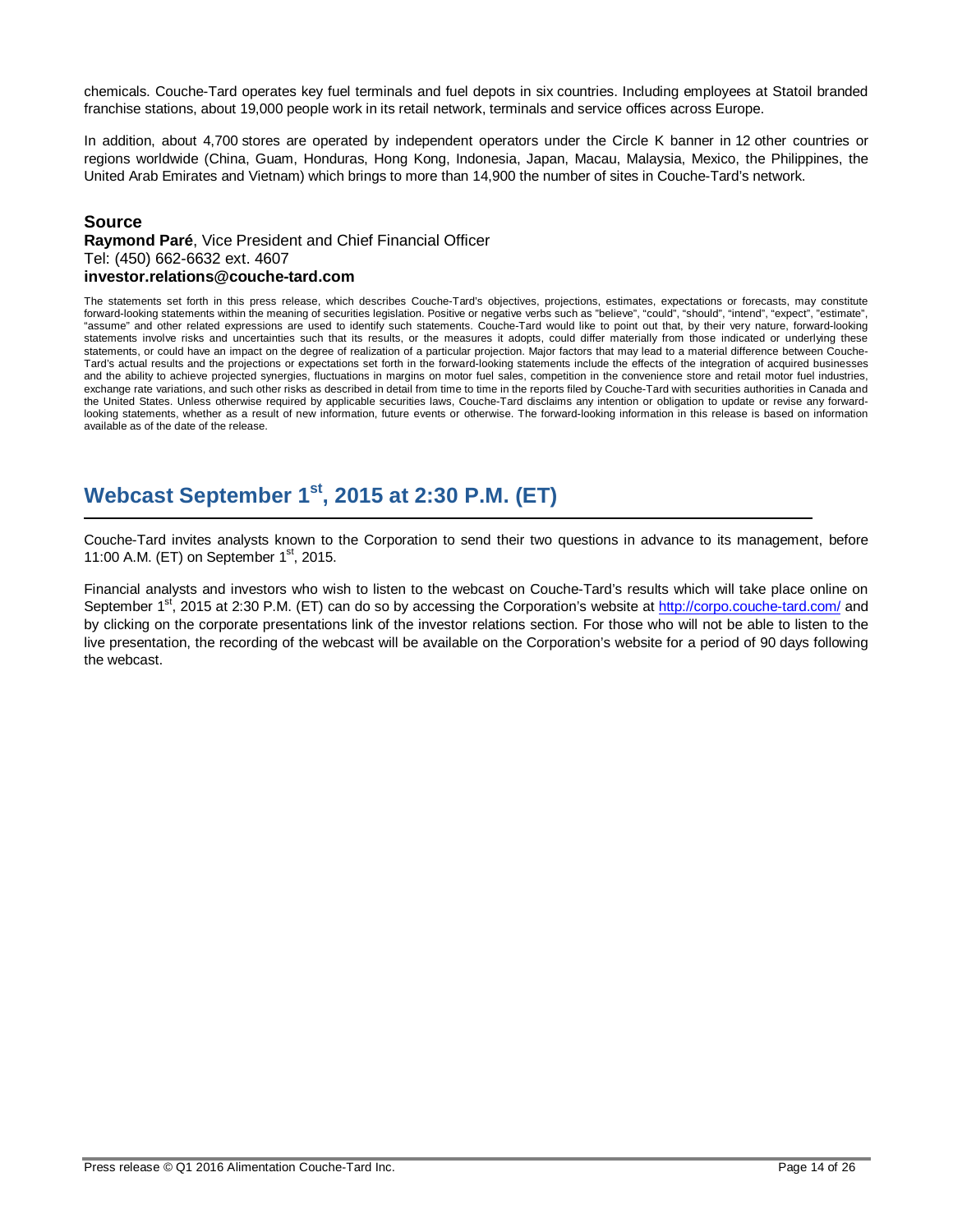# **CONSOLIDATED STATEMENTS OF EARNINGS**

(in millions of US dollars, except per share amounts, unaudited)

| For the 12-week periods ended                                                | <b>July 19,</b> | <b>July 20,</b> |
|------------------------------------------------------------------------------|-----------------|-----------------|
|                                                                              | 2015<br>\$      | 2014<br>\$      |
| <b>Revenues</b>                                                              | 8,979.6         | 9,190.3         |
| Cost of sales                                                                | 7,560.3         | 7,910.6         |
| <b>Gross profit</b>                                                          | 1,419.3         | 1,279.7         |
|                                                                              | 879.2           | 788.2           |
| Operating, selling, administrative and general expenses<br>Negative goodwill |                 | (0.5)           |
| Depreciation, amortization and impairment of property and equipment,         |                 |                 |
| intangibles and other assets                                                 | 132.0           | 126.7           |
|                                                                              | 1,011.2         | 914.4           |
| <b>Operating income</b>                                                      | 408.1           | 365.3           |
| Share of earnings of joint ventures and associated companies accounted for   |                 |                 |
| using the equity method                                                      | 6.5             | 4.7             |
| <b>Financial expenses</b>                                                    | 26.0            | 23.2            |
| Financial revenues                                                           | (1.7)           | (1.9)           |
| Foreign exchange (gain) loss                                                 | (6.8)           | 8.7             |
| <b>Net financial expenses</b>                                                | 17.5            | 30.0            |
| Earnings before income taxes                                                 | 397.1           | 340.0           |
| Income taxes                                                                 | 93.1            | 70.5            |
| <b>Net earnings</b>                                                          | 304.0           | 269.5           |
|                                                                              |                 |                 |
| Net earnings attributable to:<br>Shareholders of the Corporation             | 303.8           | 269.2           |
| Non-controlling interest                                                     | 0.2             | 0.3             |
| <b>Net earnings</b>                                                          | 304.0           | 269.5           |
|                                                                              |                 |                 |
| Net earnings per share (Note 6)                                              |                 |                 |
| <b>Basic</b>                                                                 | 0.54            | 0.48            |
| <b>Diluted</b>                                                               | 0.53            | 0.47            |
| Weighted average number of shares - basic (in thousands)                     | 567,381         | 565,756         |
| Weighted average number of shares - diluted (in thousands)                   | 569,095         | 568,504         |
| Number of shares outstanding at end of period (in thousands)                 | 567,405         | 565,759         |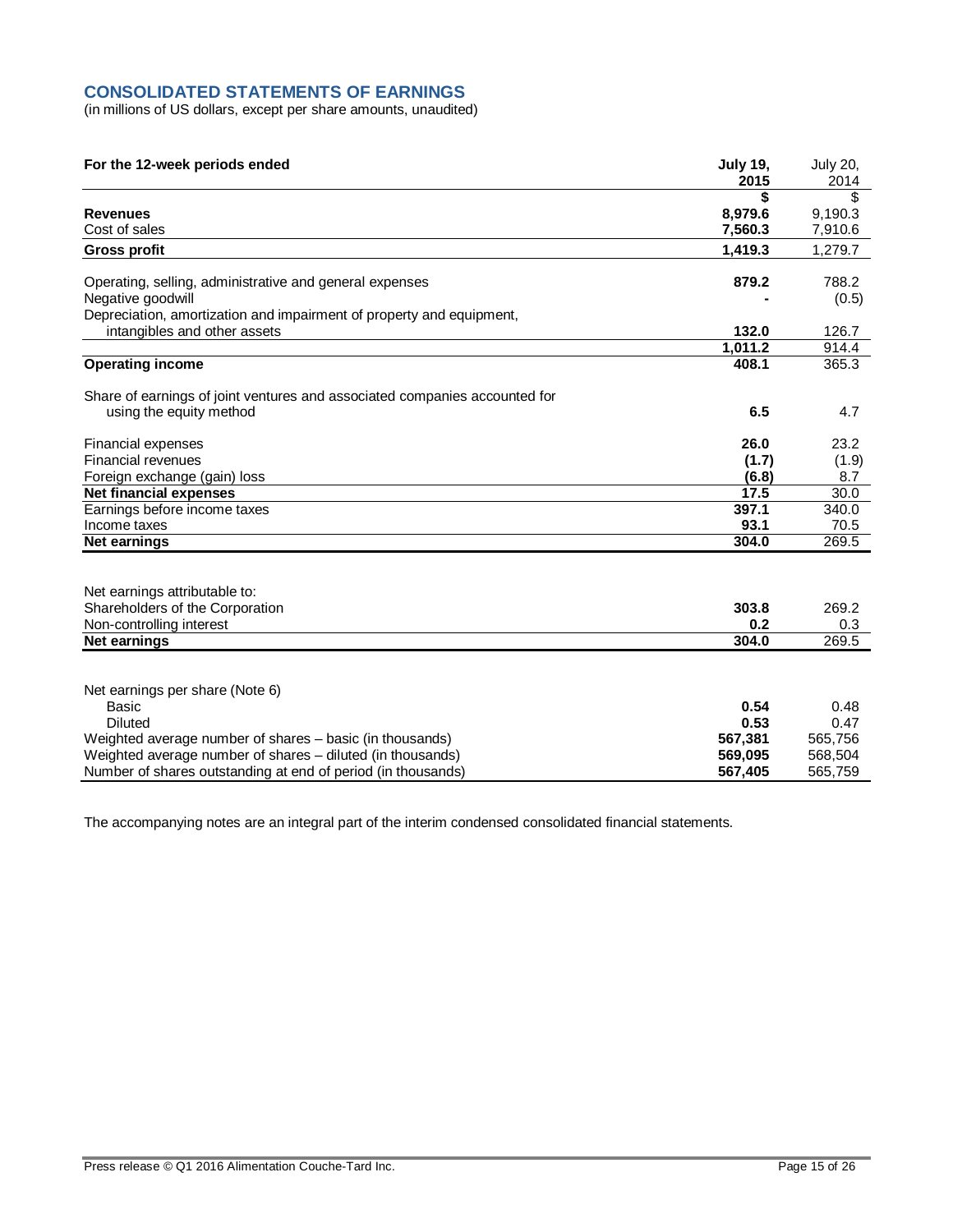## **CONSOLIDATED STATEMENTS OF COMPREHENSIVE INCOME**

(in millions of US dollars, unaudited)

| For the 12-week periods ended                                                  | <b>July 19,</b><br>2015 | <b>July 20,</b><br>2014 |
|--------------------------------------------------------------------------------|-------------------------|-------------------------|
|                                                                                |                         | \$                      |
| Net earnings                                                                   | 304.0                   | 269.5                   |
| Other comprehensive income                                                     |                         |                         |
| Items that may be reclassified subsequently to earnings                        |                         |                         |
| <b>Translation adjustments</b>                                                 |                         |                         |
| Changes in cumulative translation adjustments <sup>(1)</sup>                   | 71.0                    | (121.6)                 |
| Change in fair value of cross-currency interest rate swaps designated as       |                         |                         |
| a hedge of the Corporation's net investment in its US operations $(2)$         | (80.4)                  | 17.9                    |
| Net interest on cross-currency interest rate swaps designated as a             |                         |                         |
| hedge of the Corporation's net investment in its US operations <sup>(3)</sup>  | (0.6)                   | 0.6                     |
| <b>Cash flow hedges</b>                                                        |                         |                         |
| Change in fair value of financial instruments <sup>(4)</sup>                   | 6.1                     | (0.3)                   |
| Gain realized on financial instruments reclassified to earnings <sup>(5)</sup> | (5.1)                   | (0.2)                   |
| Items that will never be reclassified to earnings                              |                         |                         |
| Net actuarial gain <sup>(6)</sup>                                              | 27.6                    |                         |
| Other comprehensive income (loss)                                              | 18.6                    | (103.6)                 |
| <b>Comprehensive income</b>                                                    | 322.6                   | 165.9                   |
|                                                                                |                         |                         |
| Comprehensive income attributable to:                                          |                         |                         |
| Shareholders of the Corporation                                                | 322.4                   | 165.6                   |
| Non-controlling interest                                                       | 0.2                     | 0.3                     |
| <b>Comprehensive income</b>                                                    | 322.6                   | 165.9                   |

1) For the 12-week period ended July 19, 2015, this amount includes a loss of \$79.0 (net of income taxes of \$12.5) arising from the translation of the<br>US dollar denominated long-term debt designated as a foreign exchange h

(2) For the 12-week periods ended July 19, 2015 and July 20, 2014, these amounts are net of income taxes of \$0.3 and \$4.5, respectively.

(3) For the 12-week periods ended July 19, 2015 and July 20, 2014, these amounts are net of income taxes of \$0.2 and \$0.2, respectively.

(4) For the 12-week periods ended July 19, 2015 and July 20, 2014, these amounts are net of income taxes of \$2.6 and \$0.5, respectively.

(5) For the 12-week periods ended July 19, 2015 and July 20, 2014, these amounts are net of income taxes of \$1.8 and \$0.1, respectively.

(6) For the 12-week periods ended July 19, 2015, this amount is net of income taxes of \$9.5.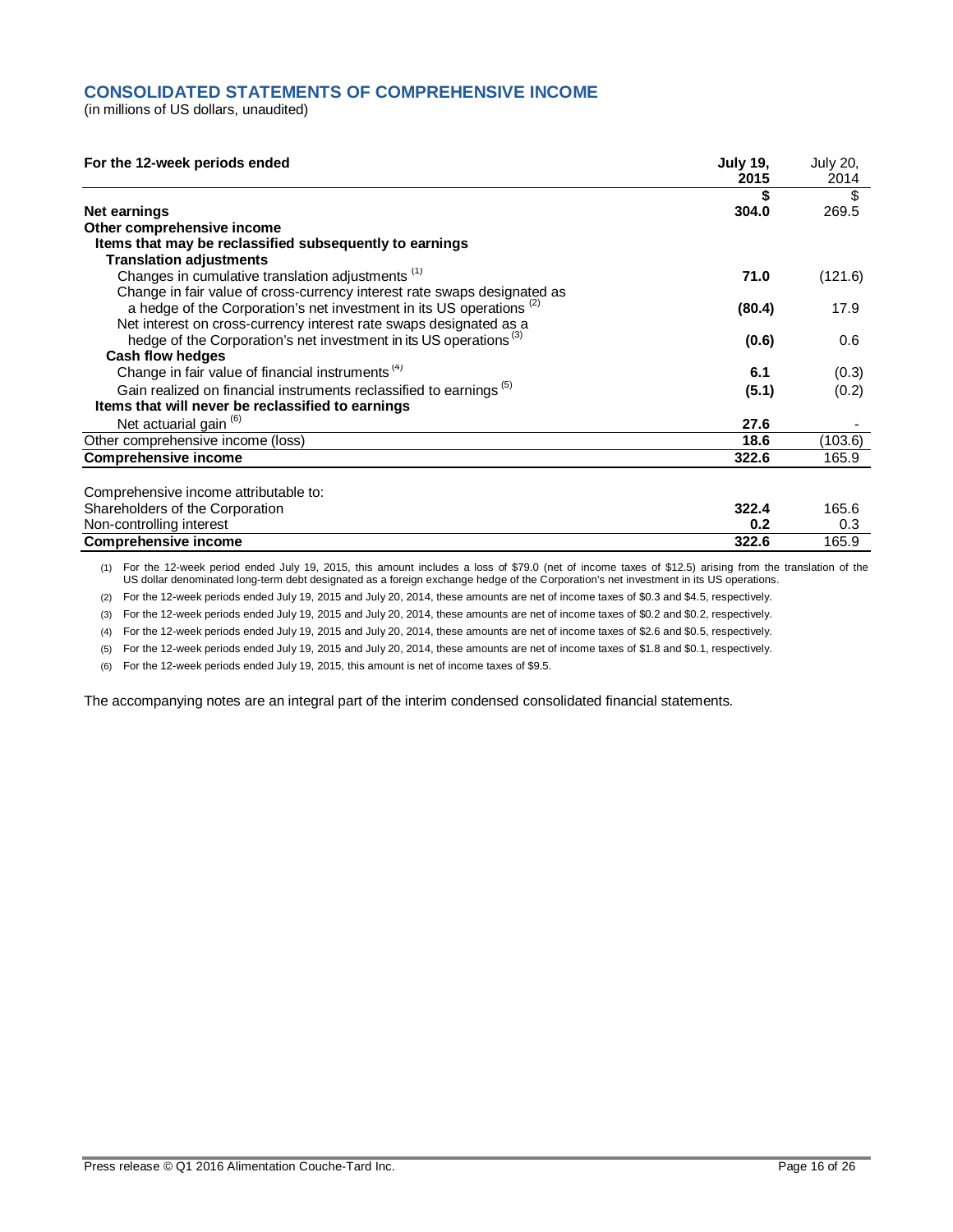## **CONSOLIDATED STATEMENTS OF CHANGES IN EQUITY**

(in millions of US dollars, unaudited)

### **For the 12-week period ended July 19, 2015**

|                                                                     | Attributable to the shareholders of the Corporation |                    |                 |                                       |                   |                     |               |
|---------------------------------------------------------------------|-----------------------------------------------------|--------------------|-----------------|---------------------------------------|-------------------|---------------------|---------------|
|                                                                     | Capital                                             | <b>Contributed</b> | <b>Retained</b> | Accumulated<br>other<br>comprehensive |                   | Non-<br>controlling | <b>Total</b>  |
|                                                                     | stock                                               | surplus            | earnings        | loss (Note 7)                         | <b>Total</b>      | interest            | equity        |
|                                                                     | S                                                   | \$                 |                 | S                                     | S                 |                     |               |
| Balance, beginning of period                                        | 697.2                                               | 10.7               | 3,923.3         | (738.6)                               | 3,892.6           | 13.9                | 3,906.5       |
| Comprehensive income:<br>Net earnings<br>Other comprehensive income |                                                     |                    | 303.8           | 18.6                                  | 303.8<br>18.6     | 0.2                 | 304.0<br>18.6 |
| Comprehensive income                                                |                                                     |                    |                 |                                       | 322.4             | 0.2                 | 322.6         |
| Dividends declared<br>Stock option-based compensation               |                                                     |                    | (23.7)          |                                       | (23.7)            |                     | (23.7)        |
| expense                                                             |                                                     | 0.6                |                 |                                       | 0.6               |                     | 0.6           |
| Initial fair value of stock options<br>exercised                    | 0.1                                                 | (0.1)              |                 |                                       |                   |                     |               |
| Balance, end of period                                              | 697.3                                               | 11.2               | 4,203.4         |                                       | $(720.0)$ 4,191.9 | 14.1                | 4,206.0       |

### For the 12-week period ended July 20, 2014

|                              | Attributable to the shareholders of the Corporation |             |          |                 |         |             |         |
|------------------------------|-----------------------------------------------------|-------------|----------|-----------------|---------|-------------|---------|
|                              |                                                     |             |          | Accumulated     |         |             |         |
|                              |                                                     |             |          | other           |         | Non-        |         |
|                              | Capital                                             | Contributed | Retained | comprehensive   |         | controlling | Total   |
|                              | stock                                               | surplus     | earnings | income (Note 7) | Total   | interest    | equity  |
|                              |                                                     |             |          |                 |         |             |         |
| Balance, beginning of period | 686.5                                               | 11.6        | 3,077.4  | 186.9           | 3,962.4 | 14.2        | 3,976.6 |
| Comprehensive income:        |                                                     |             |          |                 |         |             |         |
| Net earnings                 |                                                     |             | 269.2    |                 | 269.2   | 0.3         | 269.5   |
| Other comprehensive loss     |                                                     |             |          | (103.6)         | (103.6) |             | (103.6) |
| Comprehensive income         |                                                     |             |          |                 | 165.6   | 0.3         | 165.9   |
| Dividends declared           |                                                     |             | (21.2)   |                 | (21.2)  |             | (21.2)  |
| Balance, end of period       | 686.5                                               | 11.6        | 3,325.4  | 83.3            | 4,106.8 | 14.5        | 4,121.3 |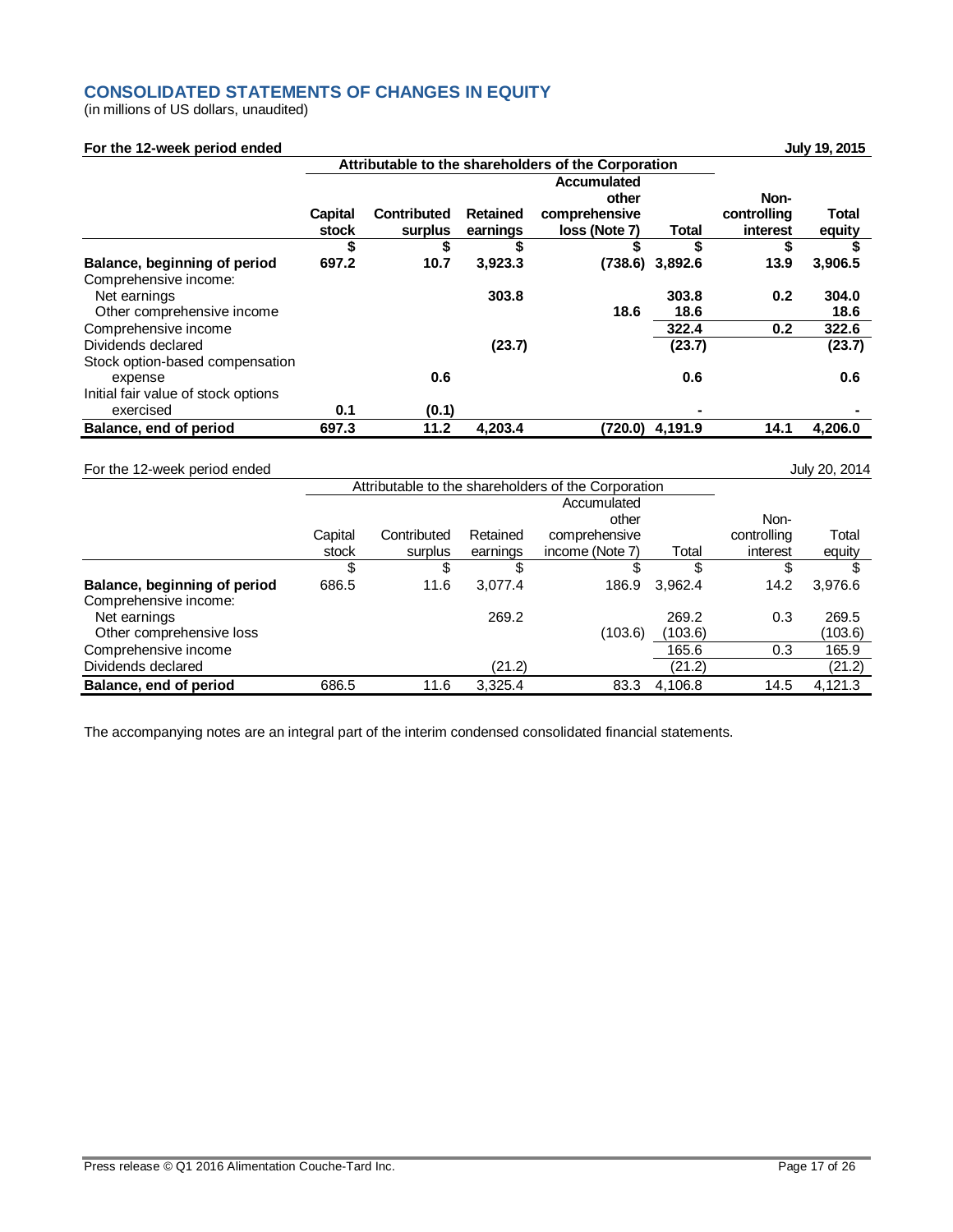# **CONSOLIDATED STATEMENTS OF CASH FLOWS**

(in millions of US dollars, unaudited)

| For the 12-week periods ended                                                                                                    | <b>July 19,</b><br>2015 | <b>July 20,</b><br>2014 |
|----------------------------------------------------------------------------------------------------------------------------------|-------------------------|-------------------------|
|                                                                                                                                  | \$                      | \$                      |
| <b>Operating activities</b>                                                                                                      |                         |                         |
| Net earnings                                                                                                                     | 304.0                   | 269.5                   |
| Adjustments to reconcile net earnings to net cash provided by operating activities                                               |                         |                         |
| Depreciation, amortization and impairment of property and equipment, intangible                                                  |                         |                         |
| and other assets, net of amortization of deferred credits                                                                        | 114.4                   | 99.9                    |
| Deferred income taxes                                                                                                            | (9.0)                   | (29.9)                  |
| Deferred credits                                                                                                                 | 4.0                     | 0.1                     |
| Share of earnings of joint ventures and associated companies accounted for using<br>the equity method, net of dividends received |                         |                         |
|                                                                                                                                  | (3.7)                   | (0.3)                   |
| Gain on disposal of property and equipment and other assets                                                                      | (2.2)                   | (2.5)                   |
| Negative goodwill<br>Other                                                                                                       | 1.3                     | (0.5)<br>2.5            |
|                                                                                                                                  | (8.7)                   | 12.5                    |
| Changes in non-cash working capital<br>Net cash provided by operating activities                                                 | 400.1                   | 351.3                   |
|                                                                                                                                  |                         |                         |
| <b>Investing activities</b>                                                                                                      |                         |                         |
| Purchase of property and equipment, intangible assets and other assets                                                           | (88.1)                  | (71.1)                  |
| Business acquisitions (Note 2)                                                                                                   | (87.0)                  | (31.8)                  |
| Proceeds from disposal of property and equipment and other assets                                                                | 22.3                    | 16.8                    |
| Restricted cash                                                                                                                  | (0.6)                   | (0.3)                   |
| Net cash used in investing activities                                                                                            | (153.4)                 | (86.4)                  |
| <b>Financing activities</b>                                                                                                      |                         |                         |
| Net (decrease) increase in US dollar denominated term revolving unsecured operating                                              |                         |                         |
| credit (Note 4)                                                                                                                  | (587.1)                 | 180.0                   |
| Issuance of Canadian dollar denominated senior unsecured notes, net of financing                                                 |                         |                         |
| costs (Note 4)                                                                                                                   | 568.6                   |                         |
| Repayment under the unsecured non-revolving acquisition credit facility                                                          |                         | (360.0)                 |
| Net decrease in other debt                                                                                                       | (4.8)                   | (5.0)                   |
| Net cash used in financing activities                                                                                            | (23.3)                  | (185.0)                 |
| Effect of exchange rate fluctuations on cash and cash equivalents                                                                | 25.2                    | 8.2                     |
|                                                                                                                                  | 248.6                   | 88.1                    |
| Cash, cash equivalents and bank overdraft, beginning of period                                                                   | 575.8                   | 511.1                   |
| Cash and cash equivalents, end of period (including cash related to assets held<br>for sale)                                     | 824.4                   | 599.2                   |
|                                                                                                                                  |                         |                         |
| <b>Supplemental information:</b>                                                                                                 |                         |                         |
| Interest paid                                                                                                                    | 19.4                    | 19.0                    |
| Interest and dividends received                                                                                                  | 4.2                     | 5.5                     |
| Income taxes paid                                                                                                                | 102.0                   | 52.9                    |
| Cash and cash equivalents components:                                                                                            |                         |                         |
| Cash and demand deposits                                                                                                         | 714.4                   | 588.5                   |
| Liquid investments                                                                                                               | 110.0                   | 10.7                    |
|                                                                                                                                  | 824.4                   | 599.2                   |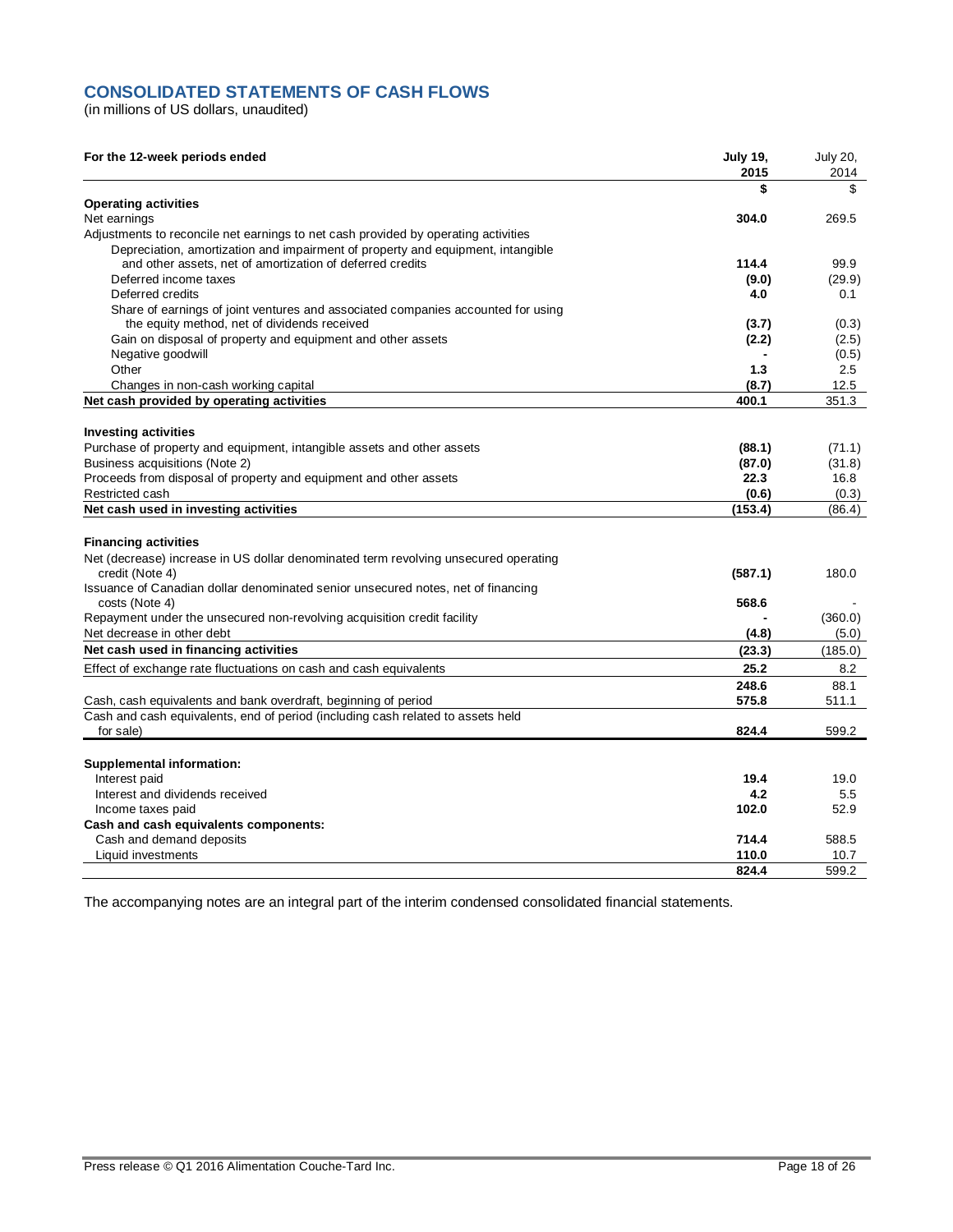# **CONSOLIDATED BALANCE SHEETS**

(in millions of US dollars, unaudited)

|                                                           | As at July 19, | As at April 26, |
|-----------------------------------------------------------|----------------|-----------------|
|                                                           | 2015           | 2015<br>\$      |
|                                                           |                |                 |
| <b>Assets</b>                                             |                |                 |
| <b>Current assets</b>                                     |                |                 |
| Cash and cash equivalents                                 | 818.9          | 575.8           |
| Restricted cash                                           | 2.7            | 2.1             |
| Accounts receivable                                       | 1,260.8        | 1,194.8         |
| Inventories                                               | 850.7          | 859.6           |
| Prepaid expenses                                          | 50.3           | 64.3            |
| Income taxes receivable                                   |                | 10.5            |
| Assets held for sale (Note 3)                             | 70.7           |                 |
|                                                           | 3,054.1        | 2,707.1         |
| Property and equipment                                    | 5,298.3        | 5,328.5         |
| Goodwill                                                  | 1,826.5        | 1,817.3         |
| Intangible assets                                         | 600.4          | 623.2           |
| Other assets                                              | 245.5          | 222.2           |
| Investment in joint ventures and associated companies     | 79.2           | 75.6            |
| Deferred income taxes                                     | 53.7           | 63.9            |
|                                                           | 11,157.7       | 10,837.8        |
|                                                           |                |                 |
| Liabilities                                               |                |                 |
| <b>Current liabilities</b>                                |                |                 |
| Accounts payable and accrued liabilities                  | 2,299.7        | 2,220.7         |
| Provisions                                                | 134.7          | 135.6           |
| Income taxes payable                                      | 40.7           | 37.4            |
| Bank loans and current portion of long-term debt (Note 4) | 21.6           | 21.3            |
| Liabilities associated with assets held for sale (Note 3) | 23.7           |                 |
|                                                           | 2,520.4        |                 |
|                                                           |                | 2,415.0         |
| Long-term debt (Note 4)                                   | 2,950.6        | 3,053.3         |
| Provisions                                                | 409.7          | 417.9           |
| Pension benefit liability                                 | 109.2          | 126.6           |
| Other financial liabilities (Note 5)                      | 230.5          | 161.6           |
| Deferred credits and other liabilities                    | 195.4          | 214.6           |
| Deferred income taxes                                     | 535.9          | 542.3           |
|                                                           | 6,951.7        | 6,931.3         |
|                                                           |                |                 |
| <b>Equity</b>                                             |                |                 |
| Capital stock (Note 8)                                    | 697.3          | 697.2           |
| Contributed surplus                                       | 11.2           | 10.7            |
| Retained earnings                                         | 4,203.4        | 3,923.3         |
| Accumulated other comprehensive loss (Note 7)             | (720.0)        | (738.6)         |
| Equity attributable to shareholders of the Corporation    | 4,191.9        | 3,892.6         |
| Non-controlling interest                                  | 14.1           | 13.9            |
|                                                           | 4,206.0        | 3,906.5         |
|                                                           | 11,157.7       | 10,837.8        |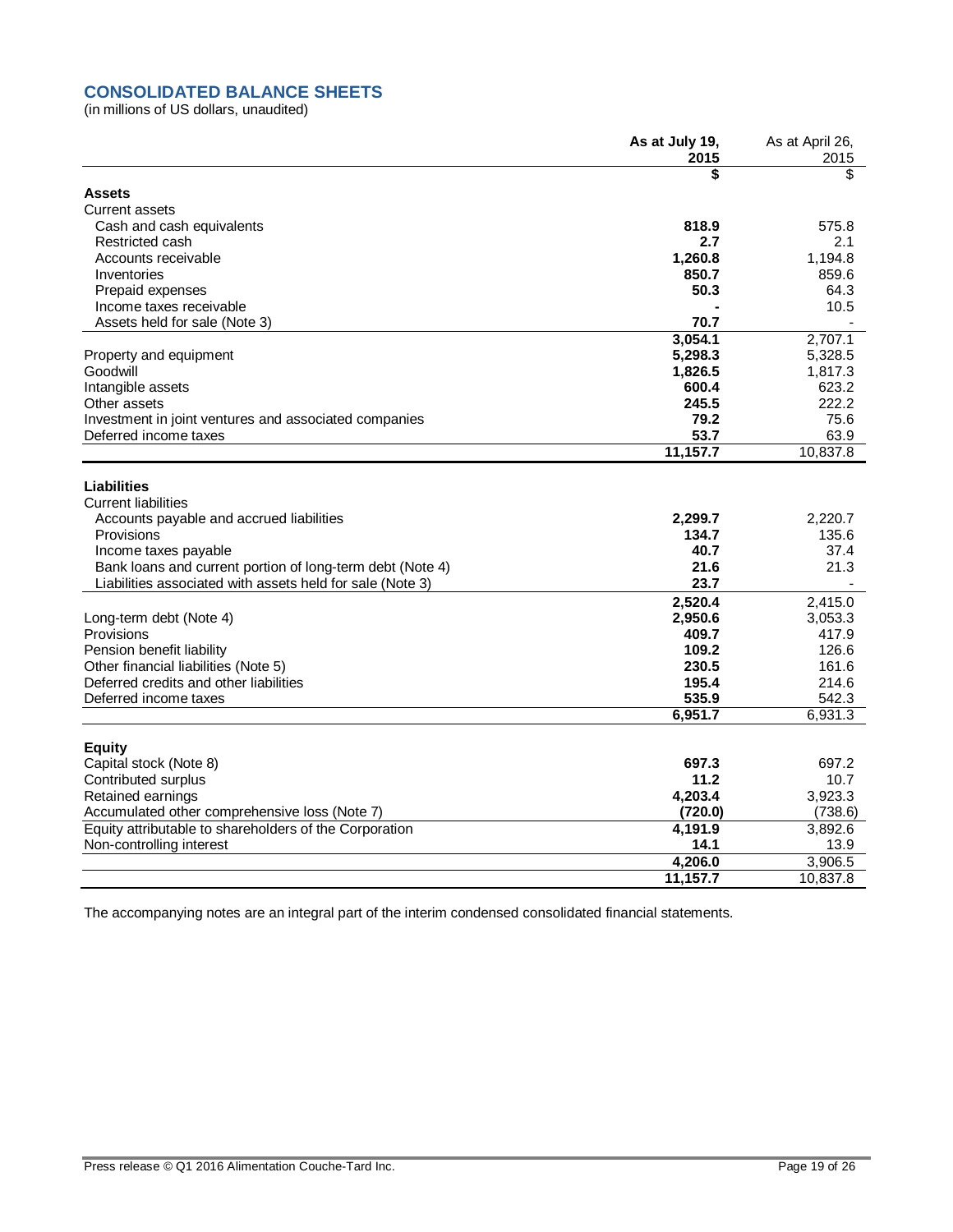(in millions of US dollars unless otherwise noted, except per share amounts, unaudited)

### **1. CONSOLIDATED FINANCIAL STATEMENTS PRESENTATION**

The unaudited interim condensed consolidated financial statements (the "interim financial statements") have been prepared by the Corporation in accordance with generally accepted accounting principles in Canada as set out in Part I of the Chartered Professional Accountants of Canada (CPA Canada) Handbook – Accounting, which incorporates International Financial Reporting Standards ("IFRS"), as issued by the International Accounting Standards Board ("IASB") applicable to the preparation of interim financial statements, including International Accounting Standard ("IAS") 34 "Interim Financial Reporting".

The interim financial statements were prepared in accordance with the same accounting policies and methods as the audited annual consolidated financial statements for the year ended April 26, 2015. The interim financial statements do not include all the information required for complete financial statements and should be read in conjunction with the audited annual consolidated financial statements and notes thereto in the Corporation's 2015 Annual Report. The results of operations for the interim periods presented do not necessarily reflect results expected for the full fiscal year. The Corporation's business follows a seasonal pattern. The busiest period is the first half-year of each fiscal year, which includes summer's sales.

On September 1<sup>st</sup>, 2015, the Corporation's interim financial statements were approved by the Board of Directors who also approved their publication.

### **Comparative figures**

Certain comparative figures of the consolidated financial statements have been reclassified to comply with the presentation adopted in the fiscal year ended April 26, 2015. Direct car wash expenses were previously recorded as a reduction of revenue or as operating, selling, administrative and general expenses. This is no longer the case and car wash revenue is now presented at its gross amount and all direct expenses are recorded in cost of sales. For the 12-week period ended July 20, 2014, this change resulted in an increase in revenue of \$1.1, a decrease in gross profit of \$0.6 and a decrease in operating, selling, administrative and general expenses of \$0.6.

#### **2. BUSINESS ACQUISITIONS**

- On June 2, 2015, the Corporation acquired from Cinco J, Inc., Tiger Tote Food Stores, Inc., and their affiliates 21 company-operated stores in the US States of Texas, Mississippi and Louisiana. The Corporation owns the land and buildings for 18 sites and leases the land and owns the buildings for the remaining three sites. As part of this agreement, the Corporation also acquired 141 dealer fuel supply agreements, five development properties and customer relations with 93 dealer sites.
- During the 12-week period ended July 19, 2015, the Corporation also acquired five other stores through distinct transactions. The Corporation owns the land and buildings for three sites and leases these same assets for the remaining two.

For the 12-week period ended July 19, 2015, acquisition costs of \$0.5 in connection with these acquisitions and other unrealized acquisitions are included in Operating, selling, administrative and general expenses.

These acquisitions were settled for a total cash consideration of \$87.0. Since the Corporation has not yet completed its fair value assessment of the assets acquired, the liabilities assumed and goodwill for all transactions, the preliminary allocations of certain acquisitions are subject to adjustments to the fair value of the assets, liabilities and goodwill until the process is completed.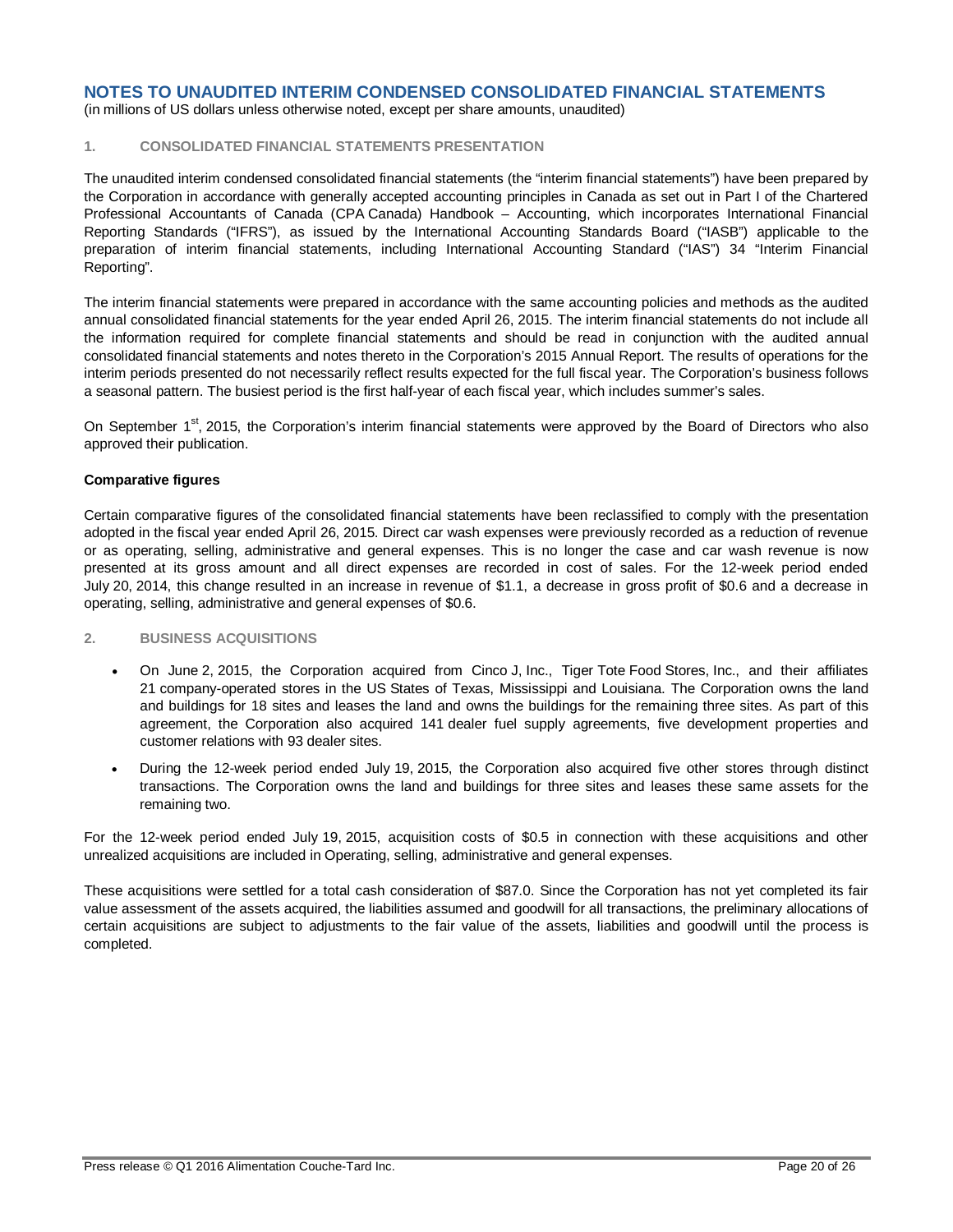(in millions of US dollars unless otherwise noted, except per share amounts, unaudited)

Purchase price allocations based on the estimated fair value on the date of acquisition and available information as at the date of publication of these consolidated financial statements is as follows:

|                                          | \$   |
|------------------------------------------|------|
| Tangible assets acquired                 |      |
| Inventories                              | 3.0  |
| Property and equipment                   | 48.5 |
| Other assets                             | 3.0  |
| Total tangible assets                    | 54.5 |
| Liabilities assumed                      |      |
| Accounts payable and accrued liabilities | 0.4  |
| Provisions                               | 0.5  |
| Deferred credits and other liabilities   | 4.5  |
| <b>Total liabilities</b>                 | 5.4  |
| Net tangible assets acquired             | 49.1 |
| Intangible assets                        | 10.9 |
| Goodwill                                 | 27.0 |
| Total cash consideration paid            | 87.0 |

The Corporation expects that none of the goodwill related to these transactions will be deductible for tax purposes.

These acquisitions were concluded in order to expand the Corporation's market share, to penetrate new markets and to increase its economies of scale. These acquisitions generated goodwill mainly due to the strategic location of stores acquired. Since the date of acquisition, revenues and net earnings from these stores amounted to \$41.7 and \$0.7, respectively. Considering the nature of these acquisitions, the available financial information does not allow for the accurate disclosure of pro-forma revenues and net earnings had the Corporation concluded these acquisitions at the beginning of its fiscal year.

### **Acquisition of The Pantry Inc. ("The Pantry")**

On March 16, 2015, the Corporation acquired 100% of the outstanding shares of The Pantry through an all-cash transaction valued at \$36.75 per share. The Pantry operates over 1,500 convenience stores in 13 US states, the majority of which dispense road transportation fuel. The Corporation owns the land and buildings for 409 sites, leases the land and owns the buildings for 52 sites and leases these same assets for the remaining sites.

This acquisition was settled for a total cash consideration of \$850.7. Given the size and timing of the transaction, the Corporation has not yet completed its fair value assessment of the assets acquired, the liabilities assumed and the goodwill for this transaction. Consequently, the difference between the purchase price and the net book value related to this acquisition was included in goodwill in the preliminary purchase price allocation and the fair values of assets acquired and liabilities assumed will be adjusted before the end of fiscal year 2016.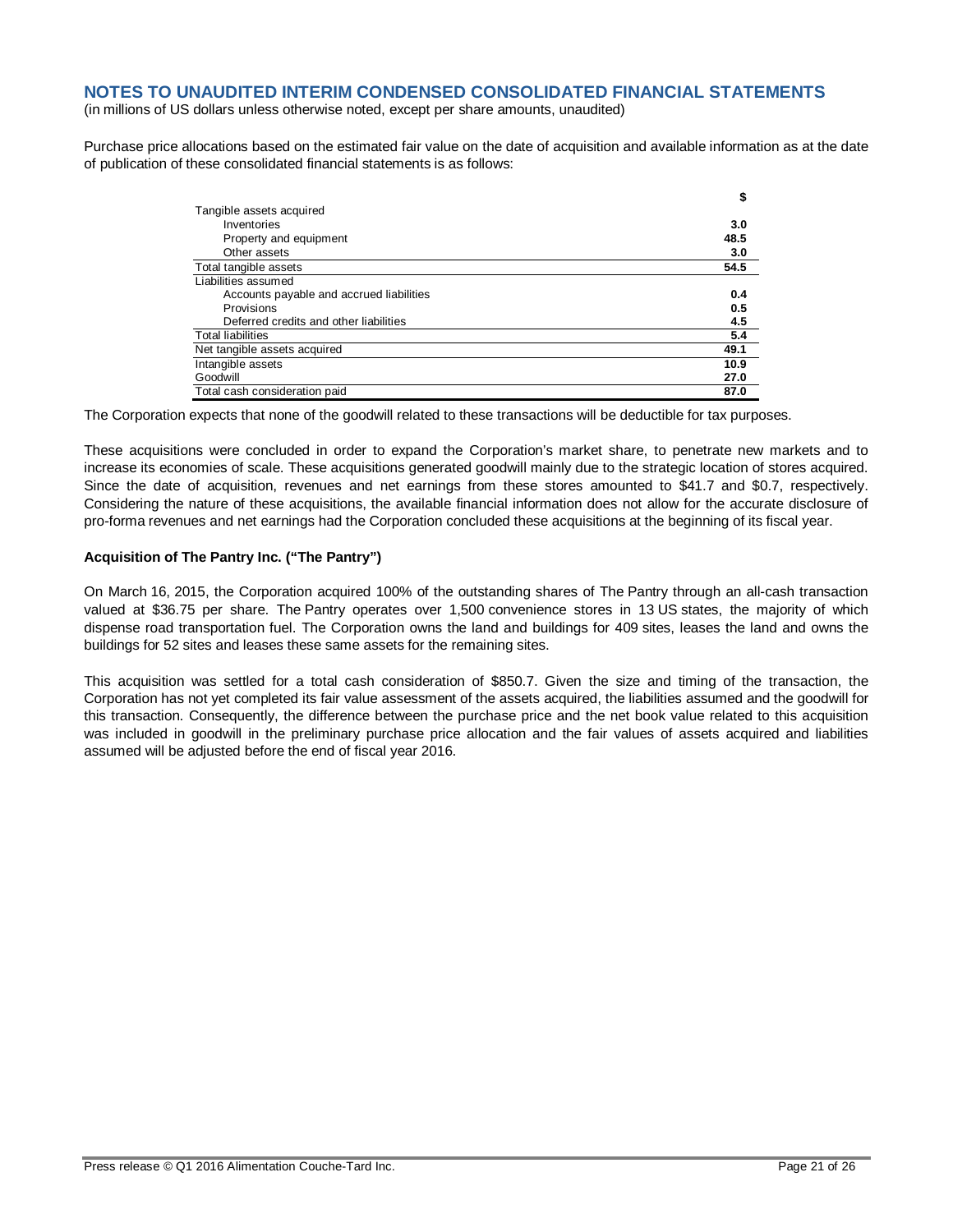(in millions of US dollars unless otherwise noted, except per share amounts, unaudited)

Purchase price allocation for The Pantry based on available information as at the date of authorisation of these consolidated financial statements is as follows:

|                                              | \$      |
|----------------------------------------------|---------|
| <b>Assets</b>                                |         |
| Current assets                               |         |
| Cash and cash equivalents                    | 93.8    |
| Accounts receivable                          | 60.9    |
| Inventories                                  | 135.7   |
| Prepaid expenses                             | 25.8    |
| Income taxes receivable                      | 0.4     |
|                                              | 316.6   |
| Property and equipment                       | 660.8   |
| Identifiable intangible assets               | 11.8    |
| Other assets                                 | 67.7    |
|                                              | 1,056.9 |
| Liabilities                                  |         |
| <b>Current liabilities</b>                   |         |
| Accounts payable and accrued liabilities     | 219.7   |
| Provisions                                   | 22.5    |
| Current portion of finance lease obligations | 76      |
| Current portion of long-term debt            | 529.1   |
|                                              | 778.9   |
| Finance lease obligations                    | 97.6    |
| Provisions                                   | 116.2   |
| Other liabilities                            | 16.4    |
| Deferred income taxes                        | 44.8    |
|                                              | 1,053.9 |
| Net identifiable assets                      | 3.0     |
| Acquisition goodwill                         | 847.7   |
| Consideration paid in cash                   | 850.7   |
| Cash and cash equivalents acquired           | 93.8    |
| Net cash flow for the acquisition            | 756.9   |

The Corporation expects that none of the goodwill related to this transaction will be deductible for tax purposes.

This acquisition was concluded in order to expand the Corporation's market share, to penetrate new markets and to increase its economies of scale.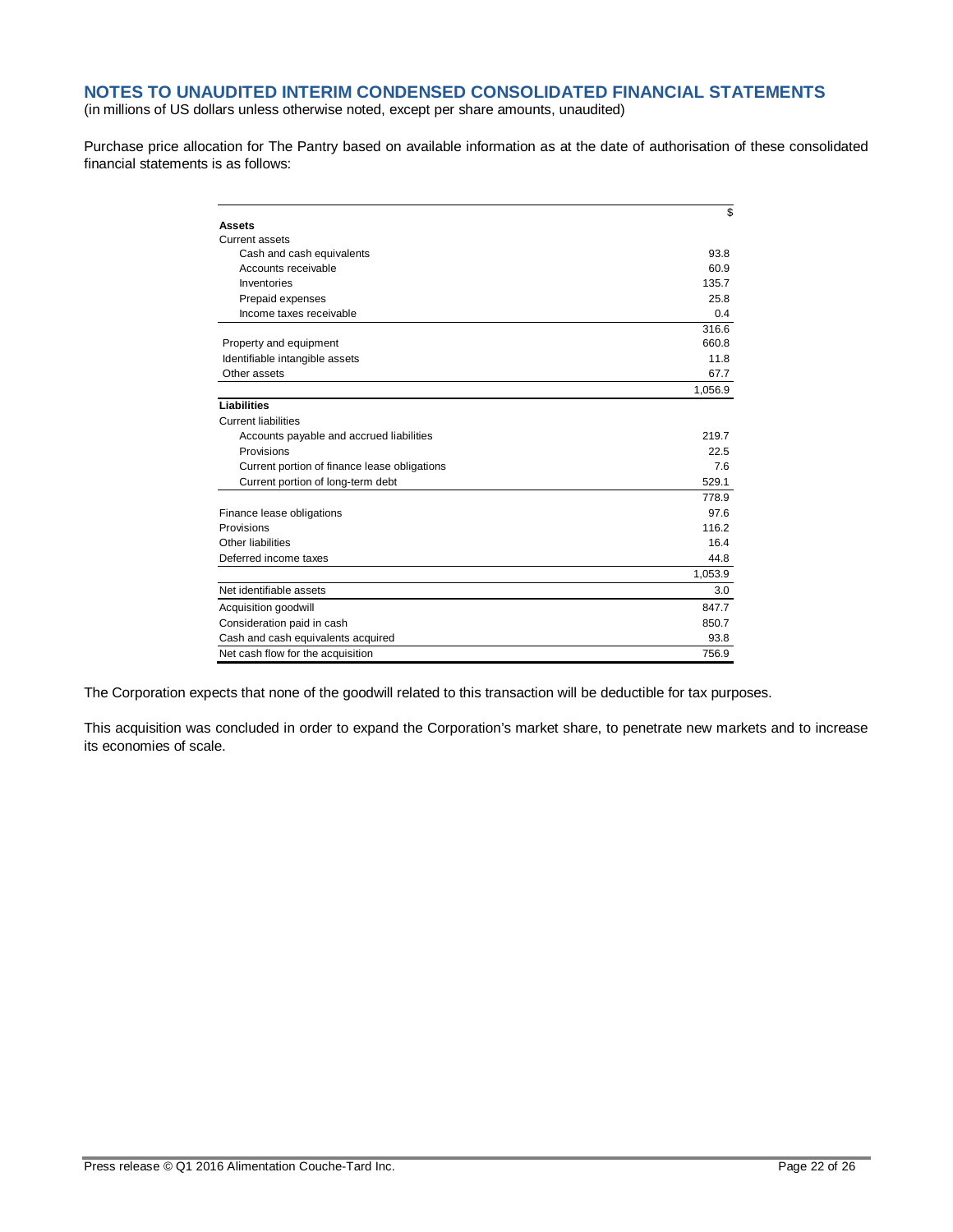(in millions of US dollars unless otherwise noted, except per share amounts, unaudited)

### **3. ASSETS HELD FOR SALE**

As at July 19, 2015, the Corporation had taken the decision to sell its lubricants business and criteria for its classification as an asset held for sale had been met. The Corporation's lubricants business' contribution to each line of its consolidated balance sheet has been grouped under the lines "Assets held for sale" and "Liabilities associated with assets held for sale" as indicated below:

|                                                                                        | As at July, 19,<br>2015 |
|----------------------------------------------------------------------------------------|-------------------------|
|                                                                                        | \$                      |
| Assets held-for-sale                                                                   |                         |
| Current assets                                                                         |                         |
| Cash and cash equivalents                                                              | 5.5                     |
| Accounts receivable                                                                    | 28.9                    |
| Inventories                                                                            | 24.4                    |
| Prepaid expenses                                                                       | 0.1                     |
|                                                                                        | 58.9                    |
| Property and equipment                                                                 | 0.6                     |
| Intangible assets                                                                      | 8.1                     |
| Other assets                                                                           | 1.2                     |
| Deferred income taxes                                                                  | 1.9                     |
|                                                                                        | 70.7                    |
| Liabilities associated with assets held-for-sale                                       |                         |
| <b>Current liabilities</b>                                                             |                         |
| Accounts payable and accrued liabilities                                               | 17.3                    |
| Income taxes payable                                                                   | 0.4                     |
|                                                                                        | 17.7                    |
| Other liabilities                                                                      | 0.6                     |
| Deferred income taxes                                                                  | 5.4                     |
|                                                                                        | 23.7                    |
| Net assets held-for-sale                                                               | 47.0                    |
| Included in accumulated other comprehensive loss associated with assets held for sale: |                         |
| Cumulative translation adjustments                                                     | 1.6                     |

Subsequently to the end of the 12-week period ended July 19, 2015, the Corporation reached an agreement to sell its lubricants business. Refer to Note 11 for more details.

#### **4. BANK LOANS AND LONG-TERM DEBT**

|                                                                                                                                                                                                    | As at July 19,<br>2015 | As at April 26,<br>2015 |
|----------------------------------------------------------------------------------------------------------------------------------------------------------------------------------------------------|------------------------|-------------------------|
|                                                                                                                                                                                                    |                        |                         |
| US dollar denominated term revolving unsecured operating credit D, maturing in December 2018<br>Canadian dollar denominated senior unsecured notes maturing on various dates from November 2017 to | 1.250.1                | 1,837.2                 |
| June 2025                                                                                                                                                                                          | 1,535.0                | 1,064.2                 |
| NOK denominated floating rate bonds, maturing in February 2017                                                                                                                                     | 1.8                    | 1.9                     |
| NOK denominated fixed rate bonds, maturing in February 2019                                                                                                                                        | 1.6                    |                         |
| Other debts, including finance leases, maturing at various dates                                                                                                                                   | 183.7                  | 169.6                   |
|                                                                                                                                                                                                    | 2.972.2                | 3.074.6                 |
| Bank loans and current portion of long-term debt                                                                                                                                                   | 21.6                   | 21.3                    |
|                                                                                                                                                                                                    | 2.950.6                | 3.053.3                 |

On June 2, 2015, the Corporation issued Canadian dollar denominated senior unsecured notes totaling CA\$ 700.0 with a coupon rate of 3.6% (effective rate of 3.6%) and maturing on June 2, 2025. Interest is payable semi-annually on June 2<sup>nd</sup> and December 2<sup>nd</sup> of each year. The Corporation used the net proceeds from the issuance to repay a portion of its term revolving unsecured operating credit D.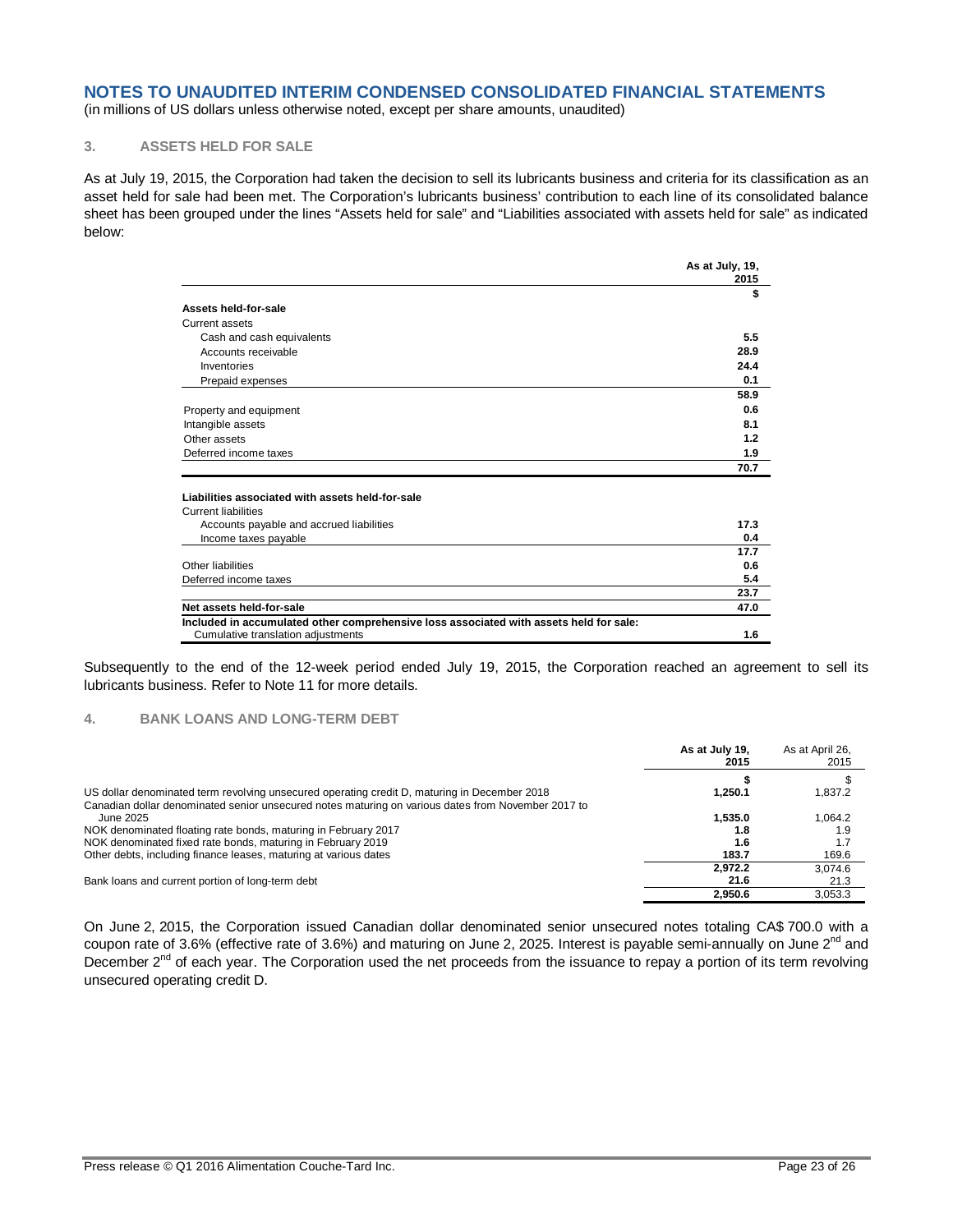(in millions of US dollars unless otherwise noted, except per share amounts, unaudited)

## **5. FINANCIAL LIABILITIES**

### **Cross-currency swaps**

Between June 12, 2015 and June 19, 2015, in connection with the issuance of Canadian dollar denominated notes described in Note 4, the Corporation entered into cross-currency interest rate swap agreements for a total notional amount of CA\$700.0, allowing it to synthetically convert a portion of its Canadian dollar denominated debt into US dollars.

|                           |                |                       |            | Fair value as at |                 |
|---------------------------|----------------|-----------------------|------------|------------------|-----------------|
| <b>Receive - Notional</b> | Receive - Rate | <b>Pav – Notional</b> | Pav – Rate | July 19, 2015    | <b>Maturity</b> |
| CA\$175.0                 | $3.6\%$        | US\$142.2             | 3.8099%    | \$5.6            | June 2, 2025    |
| CA\$175.0                 | 3.6%           | US\$142.7             | 3.8650%    | \$6.6            | June 2, 2025    |
| CA\$100.0                 | 3.6%           | US\$81.2              | 3.8540%    | \$3.6            | June 2, 2025    |
| CA\$100.0                 | 3.6%           | US\$81.2              | 3.8700%    | \$3.4            | June 2, 2025    |
| CA\$100.0                 | 3.6%           | US\$81.2              | 3.8570%    | \$3.4            | June 2, 2025    |
| CA\$50.0                  | 3.6%           | US\$41.3              | 3.8230%    | \$2.4            | June 2, 2025    |

The Corporation is exposed to fair value risk with regards to these cross-currency swap agreements. The cross-currency interest rate swap agreements were designated as a foreign exchange hedge of the Corporation's net investment in its US operations.

## **6. NET EARNINGS PER SHARE**

The following table presents the information for the computation of basic and diluted net earnings per share:

|                                                                  | 12-week period<br>ended July 19, 2015 |                                                               |                           |              | 12-week period<br>ended July 20, 2014                  |                           |  |  |
|------------------------------------------------------------------|---------------------------------------|---------------------------------------------------------------|---------------------------|--------------|--------------------------------------------------------|---------------------------|--|--|
|                                                                  | Net earnings                          | <b>Weighted average</b><br>number of shares<br>(in thousands) | Net earnings<br>per share | Net earnings | Weighted average<br>number of shares<br>(in thousands) | Net earnings<br>per share |  |  |
|                                                                  | \$                                    |                                                               | \$                        | \$           |                                                        | \$                        |  |  |
| Basic net earnings attributable to Class A<br>and B shareholders | 303.8                                 | 567,381                                                       | 0.54                      | 269.2        | 565.756                                                | 0.48                      |  |  |
| Dilutive effect of stock options                                 |                                       | 1,714                                                         | (0.01)                    |              | 2.748                                                  | (0.01)                    |  |  |
| Diluted net earnings available for Class A<br>and B shareholders | 303.8                                 | 569,095                                                       | 0.53                      | 269.2        | 568.504                                                | 0.47                      |  |  |

When they have an anti-dilutive effect, stock options must be excluded from the calculation of the diluted net earnings per share. For the 12-week periods ended July 19, 2015 and July 20, 2014, no stock options were excluded.

#### **7. ACCUMULATED OTHER COMPREHENSIVE (LOSS) INCOME**

#### **As at July 19, 2015**

|                              |             | Attributable to shareholders of the Corporation |                 |           |                                              |                          |  |  |
|------------------------------|-------------|-------------------------------------------------|-----------------|-----------|----------------------------------------------|--------------------------|--|--|
|                              |             | Items that may be reclassified to earnings      |                 |           | Will never be<br>reclassified to<br>earnings |                          |  |  |
|                              | Cumulative  |                                                 | Net interest on |           |                                              |                          |  |  |
|                              | translation | <b>Net investment</b>                           | net investment  | Cash flow | <b>Cumulative net</b>                        | <b>Accumulated other</b> |  |  |
|                              | adjustments | hedge                                           | hedge           | hedge     | actuarial loss                               | comprehensive loss       |  |  |
|                              |             |                                                 |                 |           |                                              |                          |  |  |
| Balance, before income taxes | (483.8)     | (242.3)                                         | 5.3             | 8.8       | (6.4)                                        | (718.4)                  |  |  |
| Less: Income taxes           |             |                                                 | 1.5             | 2.3       | (2.2)                                        | 1.6                      |  |  |
| Balance, net of income taxes | (483.8)     | (242.3)                                         | 3.8             | 6.5       | (4.2)                                        | (720.0)                  |  |  |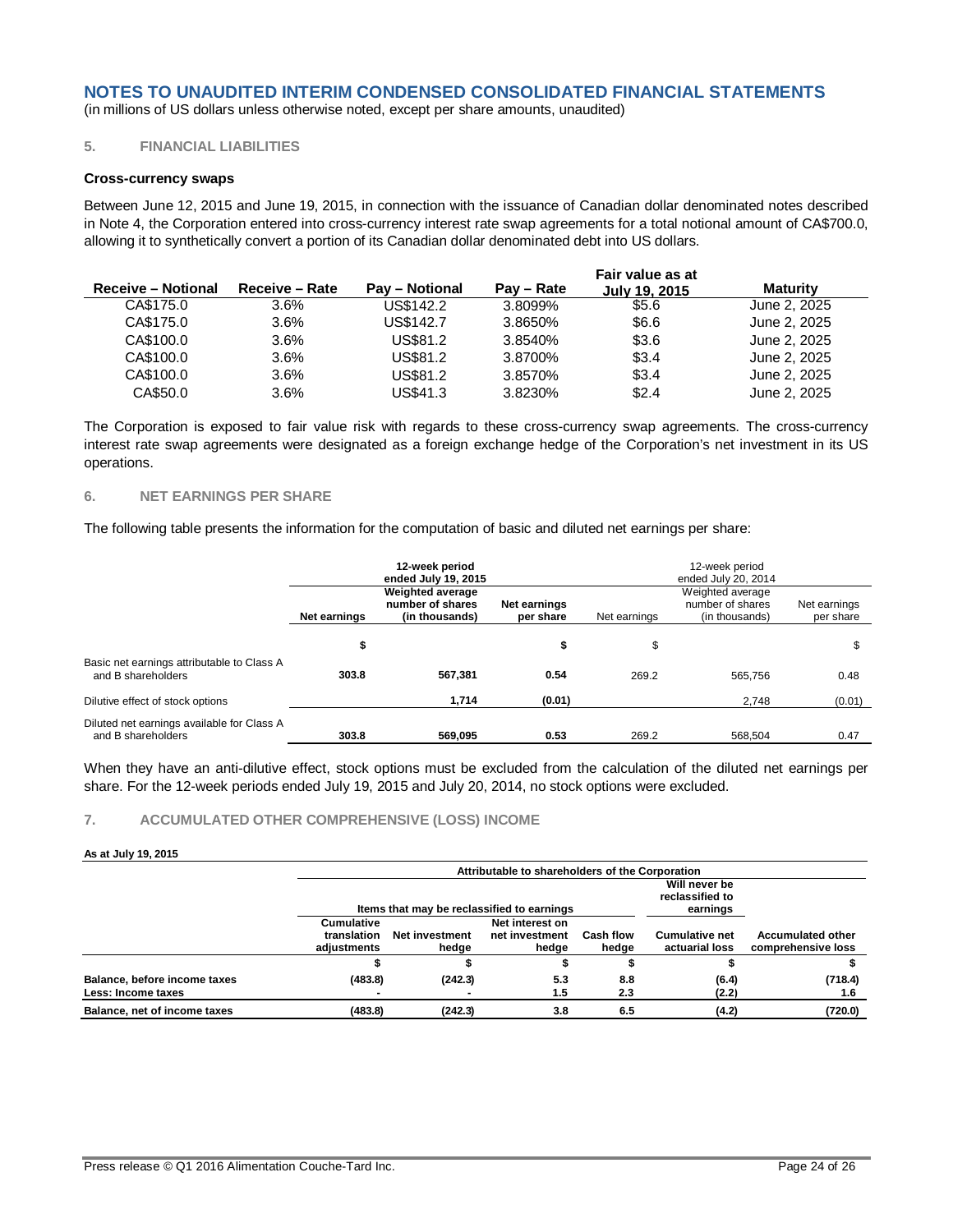(in millions of US dollars unless otherwise noted, except per share amounts, unaudited)

#### As at July 20, 2014

|                                                    |                                          | Attributable to shareholders of the Corporation                                            |                                                         |            |                                  |                                              |  |  |
|----------------------------------------------------|------------------------------------------|--------------------------------------------------------------------------------------------|---------------------------------------------------------|------------|----------------------------------|----------------------------------------------|--|--|
|                                                    |                                          | Will never be<br>reclassified to<br>Items that may be reclassified to earnings<br>earnings |                                                         |            |                                  |                                              |  |  |
|                                                    | Cumulative<br>translation<br>adjustments | Net investment<br>hedae                                                                    | Net interest on<br>net investment<br>Cash flow<br>hedae |            | Cumulative net<br>actuarial loss | Accumulated other<br>comprehensive<br>income |  |  |
|                                                    |                                          |                                                                                            |                                                         |            |                                  |                                              |  |  |
| Balance, before income taxes<br>Less: Income taxes | 125.1                                    | (51.5)<br>(6.8)                                                                            | 6.9<br>1.9                                              | 3.3<br>0.4 | (6.8)<br>(1.8)                   | 77.0<br>(6.3)                                |  |  |
| Balance, net of income taxes                       | 125.1                                    | (44.7)                                                                                     | 5.0                                                     | 2.9        | (5.0)                            | 83.3                                         |  |  |

#### **8. CAPITAL STOCK**

#### **Stock options**

For the 12-week period ended July 19, 2015, a total of 46,160 stock options were exercised (11,790 for the 12-week period ended July 20, 2014).

#### **Issued and outstanding shares**

As at July 19, 2015, the Corporation has 148,101,840 (148,101,840 as at April 26, 2015) issued and outstanding Class A multiple voting shares each comprising ten votes per share and 419,302,698 (419,262,255 as at April 26, 2015) outstanding Class B subordinate voting shares each comprising one vote per share.

#### **9. SEGMENTED INFORMATION**

The Corporation operates convenience stores in the United States, in Europe and in Canada. It essentially operates in one reportable segment, the sale of goods for immediate consumption, road transportation fuel and other products mainly through corporate stores and franchise operations. The Corporation operates its convenience store chain under several banners, including Couche-Tard, Mac's, Circle K, Kangaroo Express and Statoil. Revenues from external customers mainly fall into three categories: merchandise and services, road transportation fuel and other.

Information on the principal revenue classes as well as geographic information is as follows:

|                                                     | 12-week period<br>ended July 19, 2015                           |         |         |                      | 12-week period<br>ended July 20, 2014 |         |         |         |  |
|-----------------------------------------------------|-----------------------------------------------------------------|---------|---------|----------------------|---------------------------------------|---------|---------|---------|--|
|                                                     | <b>United States</b><br><b>Total</b><br>Canada<br><b>Europe</b> |         |         | <b>United States</b> | Total<br>Canada<br>Europe             |         |         |         |  |
|                                                     | ъ                                                               |         |         |                      | J                                     | \$      | S       | \$      |  |
| <b>External customer</b><br>revenues <sup>(a)</sup> |                                                                 |         |         |                      |                                       |         |         |         |  |
| Merchandise and services                            | 1,760.4                                                         | 206.0   | 471.0   | 2,437.4              | 1.198.0                               | 258.7   | 528.3   | 1,985.0 |  |
| Road transportation fuel                            | 4,437.7                                                         | 1,374.9 | 561.7   | 6,374.3              | 3.915.5                               | 1.972.8 | 724.1   | 6.612.4 |  |
| Other                                               | 3.7                                                             | 164.1   | 0.1     | 167.9                | 3.5                                   | 589.3   | 0.1     | 592.9   |  |
|                                                     | 6,201.8                                                         | 1,745.0 | 1,032.8 | 8,979.6              | 5,117.0                               | 2,820.8 | 1,252.5 | 9,190.3 |  |
| <b>Gross Profit</b>                                 |                                                                 |         |         |                      |                                       |         |         |         |  |
| Merchandise and services                            | 583.4                                                           | 86.2    | 156.3   | 825.9                | 392.2                                 | 107.5   | 176.0   | 675.7   |  |
| Road transportation fuel                            | 317.4                                                           | 185.8   | 37.2    | 540.4                | 249.2                                 | 224.6   | 41.7    | 515.5   |  |
| Other                                               | 3.7                                                             | 49.2    | 0.1     | 53.0                 | 3.5                                   | 84.9    | 0.1     | 88.5    |  |
|                                                     | 904.5                                                           | 321.2   | 193.6   | 1,419.3              | 644.9                                 | 417.0   | 217.8   | 1,279.7 |  |
| Total long-term assets <sup>(b)</sup>               | 4.752.4                                                         | 2,699.3 | 522.8   | 7,974.5              | 2.858.2                               | 3.646.4 | 605.5   | 7,110.1 |  |

(a) Geographic areas are determined according to where the Corporation generates operating income (where the sale takes place) and according to the location of the long-term

(b) Excluding financial instruments, deferred tax assets and post-employment benefit assets.

#### **10. FAIR VALUES**

assets.

The fair value of Trade accounts receivable and vendor rebates receivable, Credit and debit cards receivable and Accounts payable and accrued liabilities is comparable to their carrying amount given their short maturity. The fair value of Obligations related to buildings and equipment under finance leases is comparable to its carrying amount given that rent is generally at market value. The carrying value of the Term revolving unsecured operating credits approximate their fair values given that their credit spread is similar to the credit spread the Corporation would obtain in similar conditions at the reporting date.